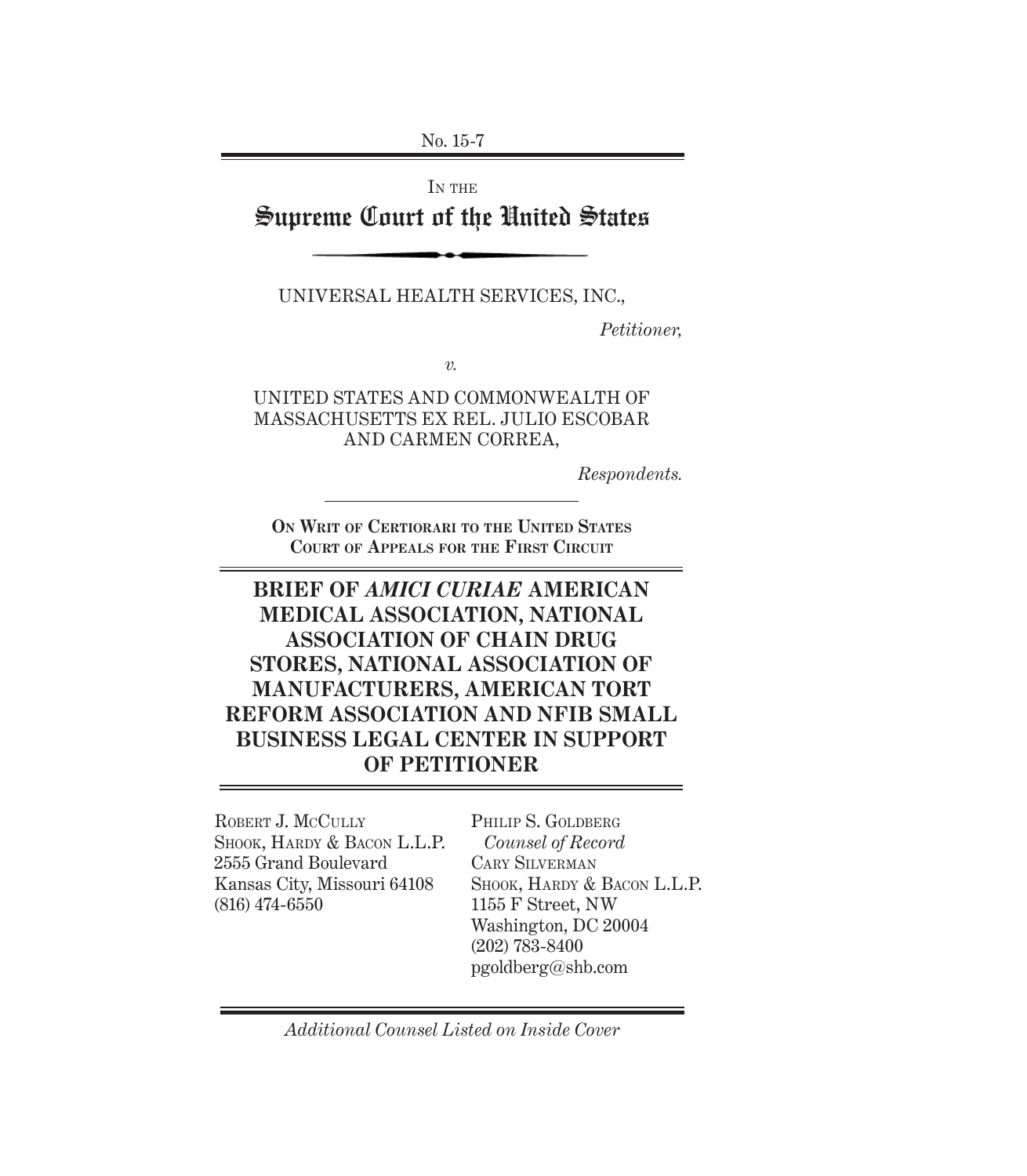#### *Of Counsel*

JON N. EKDAHL LEONARD A. NELSON AMERICAN MEDICAL ASSOCIATION 330 North Wabash Avenue Suite 39300 Chicago, Illinois 60611 (312) 464-5532

DON L. BELL, II NATIONAL ASSOCIATION OF CHAIN DRUG STORES, INC. 1776 Wilson Boulevard Suite 200 Arlington, Virginia 22209 (703) 549-3001

LINDA E. KELLY QUENTIN RIEGEL MANUFACTURERS' CENTER FOR LEGAL ACTION 733 10th Street, NW, Suite 700 Washington, DC 20001 (202) 637-3000

H. SHERMAN JOYCE LAUREN SHEETS JARRELL AMERICAN TORT REFORM ASSOCIATION 1101 Connecticut Avenue, NW Suite 400 Washington, DC 20036 (202) 682-1168

ELIZABETH MILITO KAREN R. HARNED NFIB SMALL BUSINESS LEGAL CENTER 1201 F Street, NW, Suite 200 Washington, DC 20004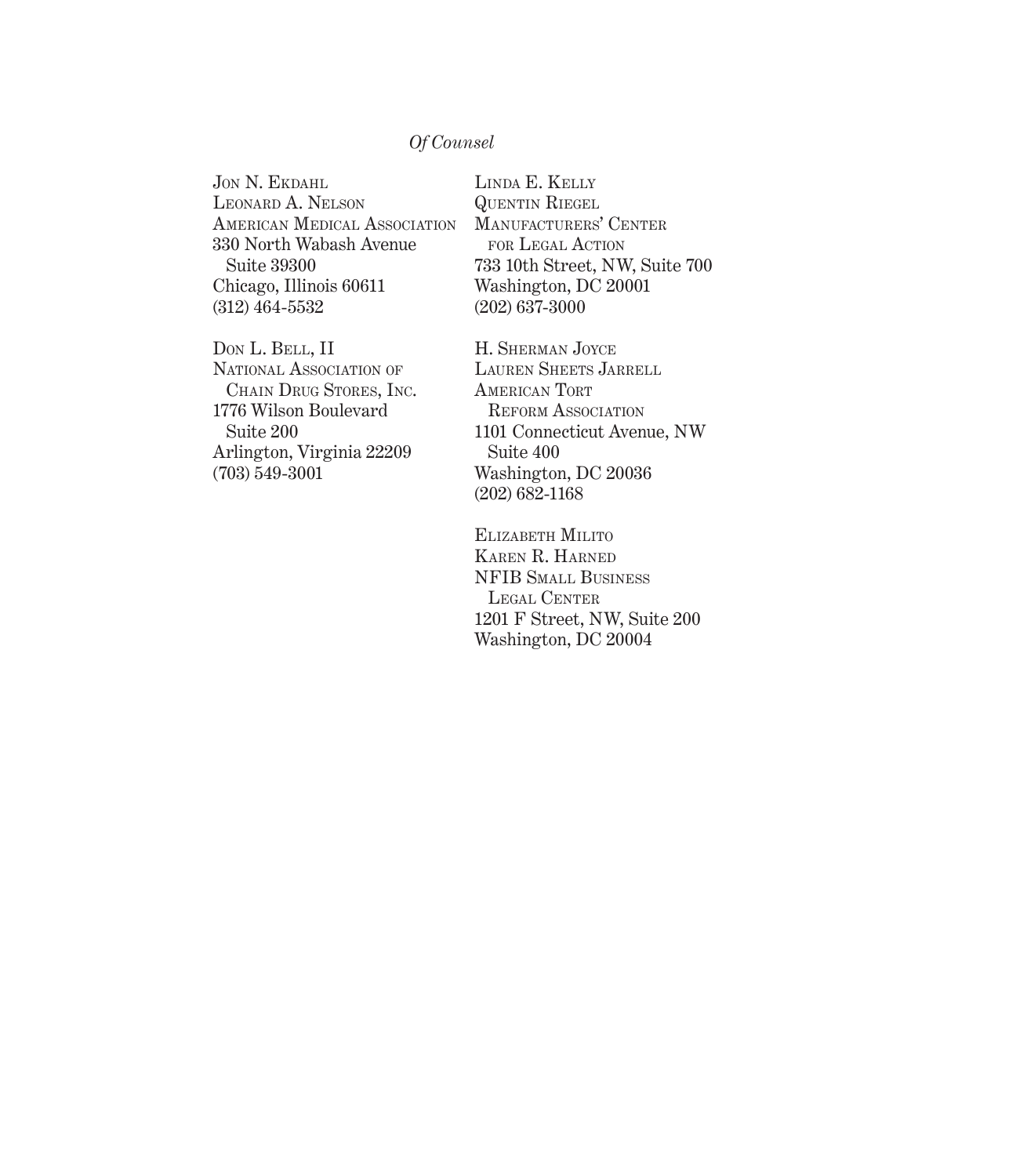### **TABLE OF CONTENTS**

**Page**

|     |                | <b>INTRODUCTION AND SUMMARY</b>                                                                          |
|-----|----------------|----------------------------------------------------------------------------------------------------------|
|     |                |                                                                                                          |
| L.  |                | THE FCA HAS A LONG HISTORY OF<br>BOTH FRAUD FIGHTING AND PRIVATE                                         |
|     | А.             | Cycles of Abuse and Course Corrections7                                                                  |
|     | $\mathbf{B}$ . | Recent Reforms Did Not Authorize the New                                                                 |
|     | C.             | The Record Rise in <i>Qui Tam</i> Lawsuits11                                                             |
| II. |                | <b>FALSE CERTIFICATION CLAIMS: THE</b><br>"MOST PROBLEMATIC" NEW SOURCE OF<br>FCA LITIGATION ABUSE 13    |
|     |                | A. This Case Represents a Highly Tenuous<br>Version of False Certification Claims 14                     |
|     | $\mathbf{B}$ . | Circuits Find False Certification Claims are                                                             |
|     |                | III. THE FCA SHOULD REMAIN A STATUTE<br>FOR FIGHTING FRAUD, NOT PRIVATE<br>ENFORCEMENT OF REGULATIONS 17 |
|     | Α.             | Imperfect Compliance is Not Equivalent to                                                                |
|     | $\bf{B}$ .     | The Government Should Maintain Control Over                                                              |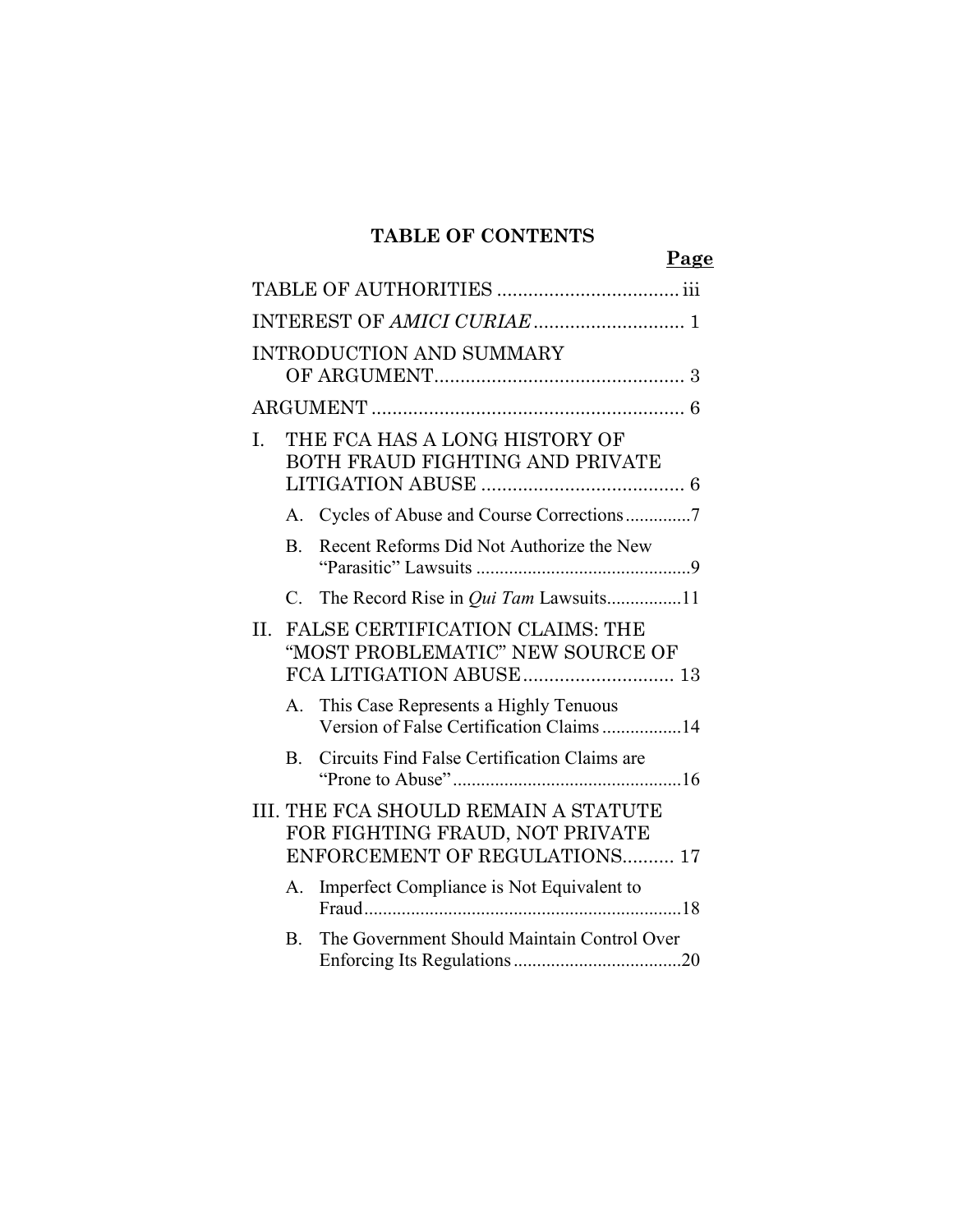| C. The FCA's Penalties Should be Reserved for |  |
|-----------------------------------------------|--|
| Truly False or Fraudulent Claims22            |  |
|                                               |  |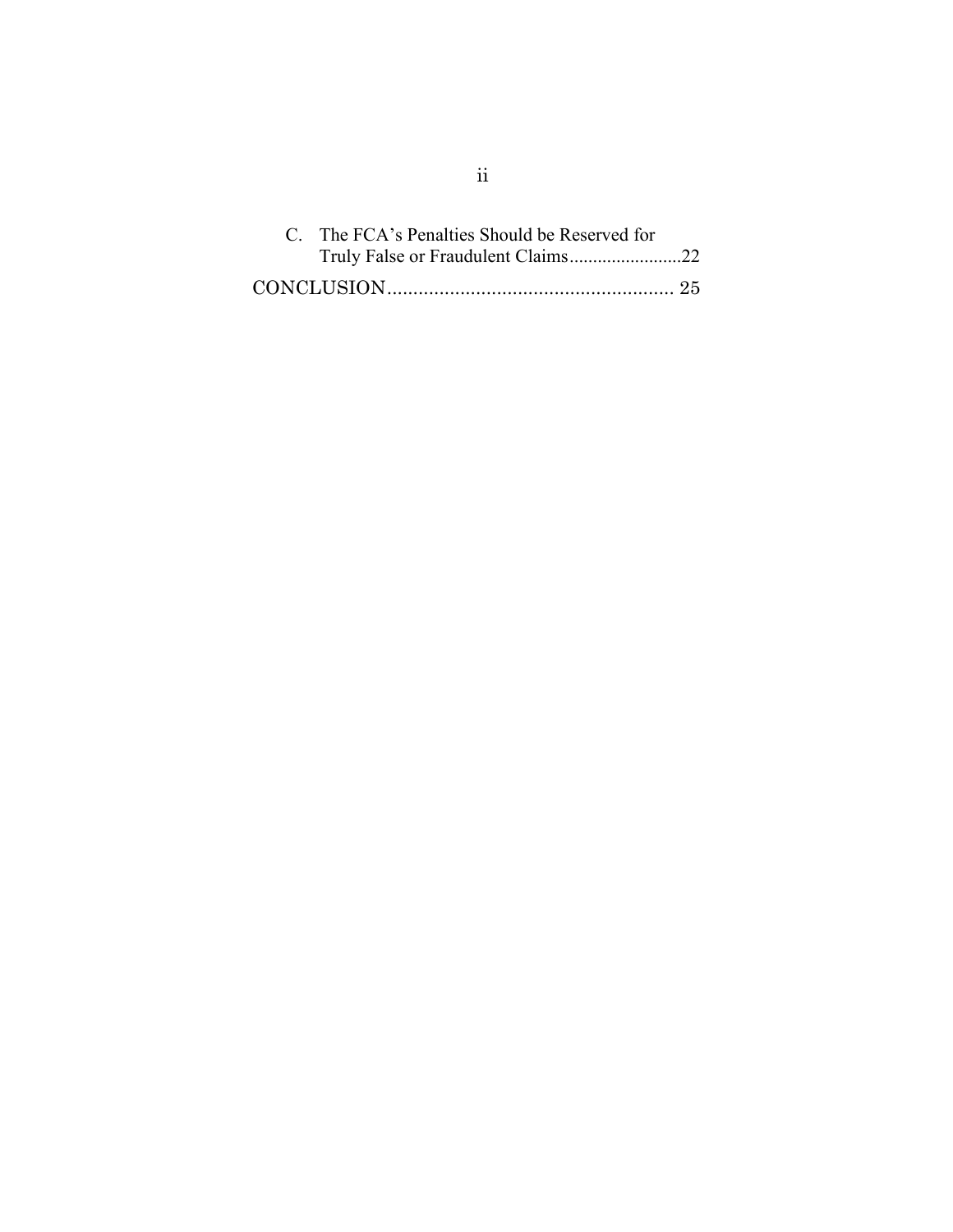### **TABLE OF AUTHORITIES**

# **Page(s)**

# **CASES**

| Ab-Tech Constr., Inc. v. United States,<br>31 Fed. Cl. 429 (Fed. Cl. 1994) 14                              |
|------------------------------------------------------------------------------------------------------------|
| Allison Engine Co. v. United States ex rel.<br>Sanders,                                                    |
| Astra USA Inc. v. Santa Clara County,                                                                      |
| AT&T Mobility LLC v. Concepcion,                                                                           |
| BMW of N. Am. v. Gore,                                                                                     |
| Chesborough v. VPA, P.C.,                                                                                  |
| Gonzaga Univ. v. Doe,                                                                                      |
| Graham County Soil and Water Conservation<br>Dist. v. United States ex rel. Wilson,<br>559 U.S. 280 (2010) |
| Hughes Aircraft Co. v. United States ex rel.<br>Schumer,                                                   |
| Lamers v. City of Green Bay,<br>168 F.3d 1013 (7th Cir. 1999) 17, 15                                       |
| Mikes v. Strauss,<br>274 F.3d 687 (2d Cir. 2001)16, 21, 22                                                 |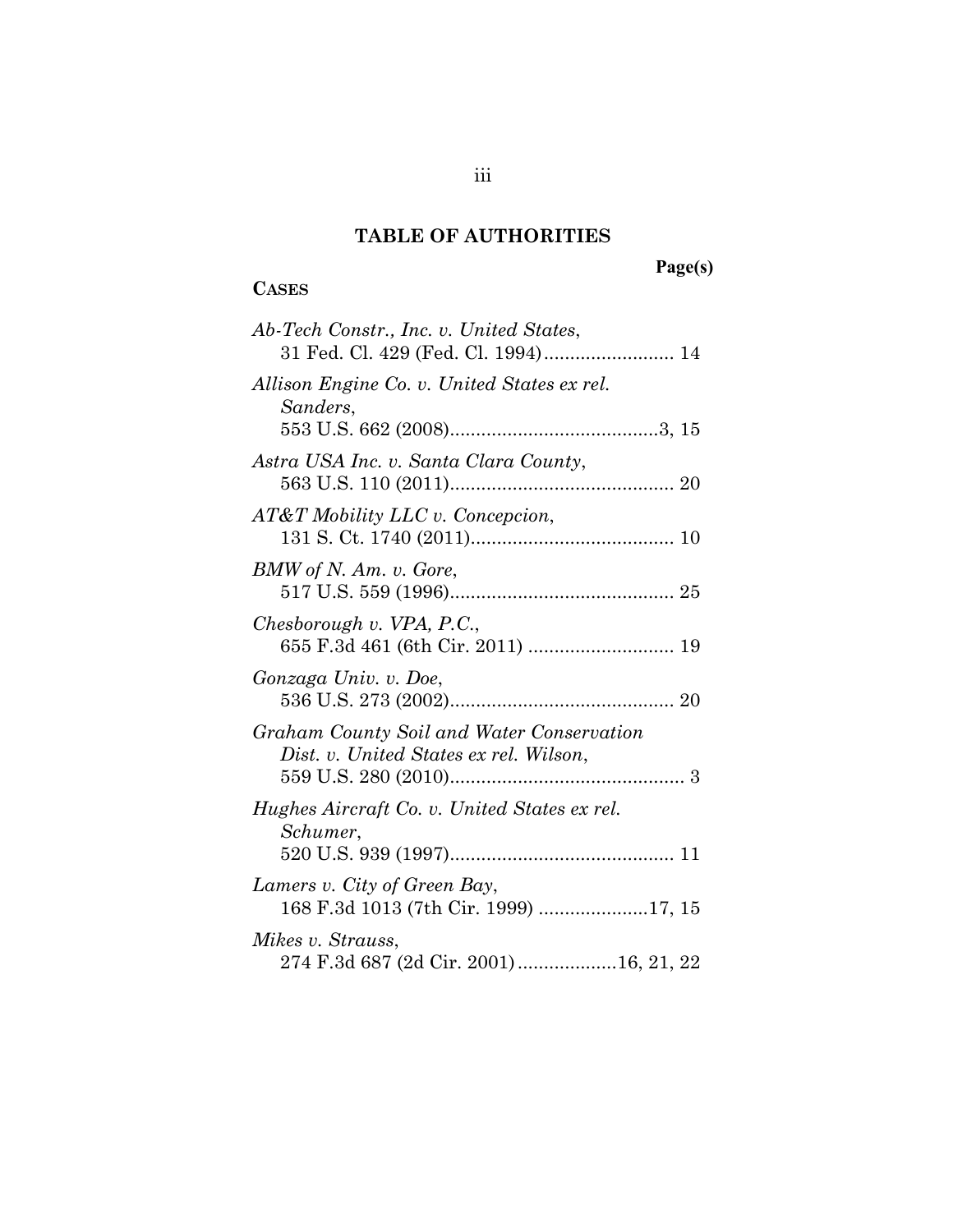| Momence Meadows Nursing Ctr., Inc.,<br>764 F.3d 699 (7th Cir 2014) 16, 25                                      |
|----------------------------------------------------------------------------------------------------------------|
| Schindler Elevator Corp. v United States ex<br>rel. Kirk,                                                      |
| Steury v. Cardinal Health, Inc.,<br>625 F.3d 262 (5th Cir. 2010) 17, 21, 22                                    |
| United States ex rel. Conner v. Salina Reg'l<br>Health Ctr., Inc.,<br>543 F.3d 1211 (10th Cir. 2008)4, 20, 21  |
| United States ex rel. Drakeford v. Tuomey<br>Healthcare Sys., Inc.,<br>792 F.3d 364 (4th Cir. 2015) 23, 24     |
| United States ex rel. Findley v. FPC-Boron<br>Employees' Club,                                                 |
| United States ex rel. Hopper v. Anton,                                                                         |
| United States ex rel. Karvelas v. Melrose-<br>Wakefield Hosp.,<br>360 F.3d 220 (1st Cir. 2004)  12             |
| United States ex rel. Marcus v. Hess,                                                                          |
| United States ex rel. Rostholder v. Omnicare,<br>Inc.,<br>745 F.3d 694 (4th Cir. 2014) 16, 22                  |
| United States ex rel. Thompson v.<br>Columbia/HCA Healthcare Corp.,<br>20 F. Supp. 2d 1017 (S.D. Tex. 1998) 14 |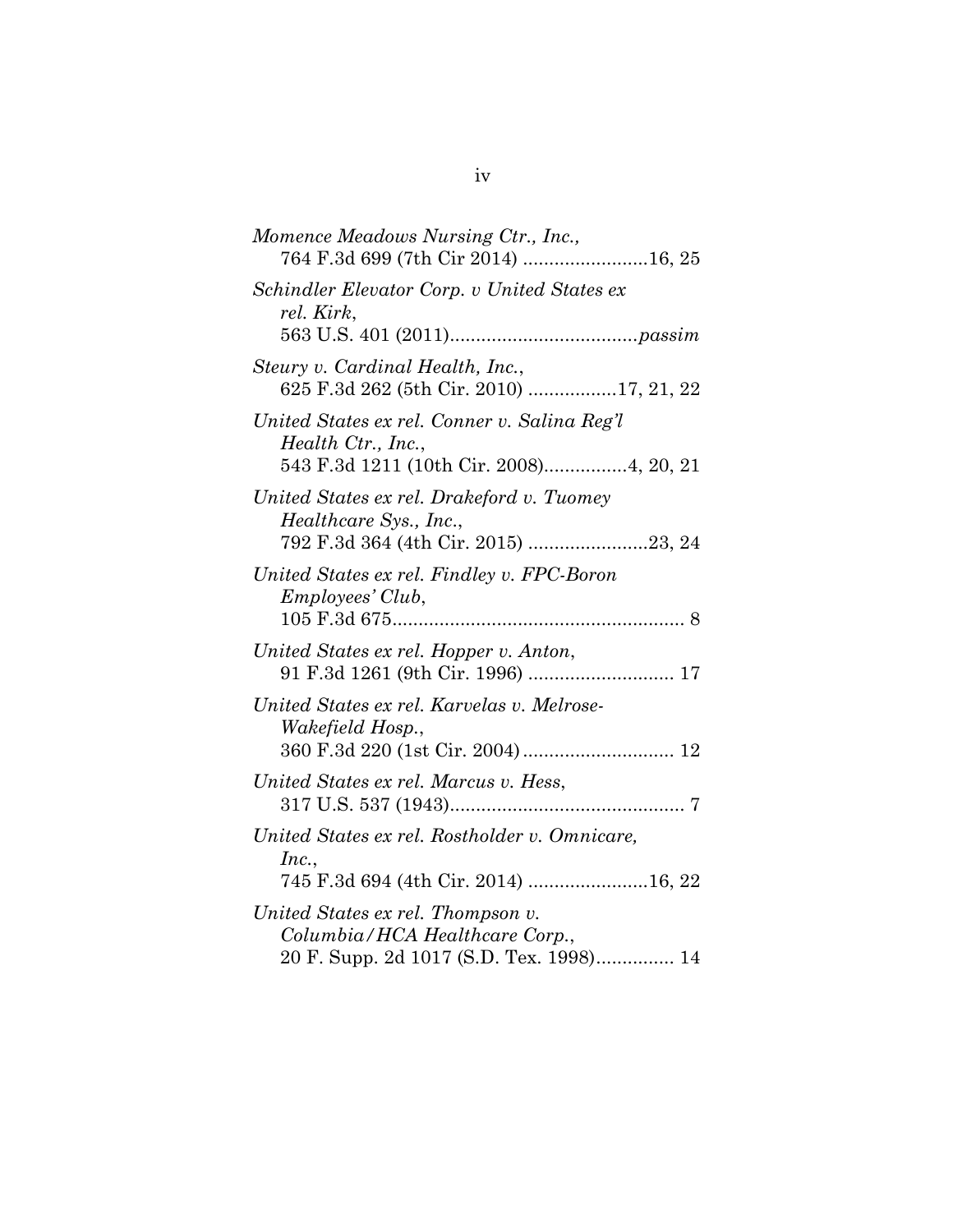| United States ex rel. Vigil v. Nelnet, Inc.,                                                                                                     |
|--------------------------------------------------------------------------------------------------------------------------------------------------|
| United States ex rel. Wilkins v. United Health<br>Grp.,                                                                                          |
|                                                                                                                                                  |
| United States ex rel. Yannacopoulos,                                                                                                             |
| United States v. Aleff,                                                                                                                          |
| United States v. ex rel. Jamison v. McKesson<br>Corp.,<br>649 F.3d 322 (5th Cir. 2011)  12                                                       |
| United States v. Sanford-Brown,<br>788 F.3d 696 (7th Cir. 2015) 4, 15, 16                                                                        |
| United States v. Sci. Applications Int'l Corp.,<br>626 F.3d 1257 (D.C. Cir. 2010) 16                                                             |
| United States v. Science Applications Int'l<br>Corp.,<br>653 F. Supp.2d 87 (D.D.C. 2009), aff'd in<br>part, vacated in part, 626 F.3d 1257 (D.C. |
| Vt. Agency of Natural Res. v. United States ex<br>rel. Stevens,                                                                                  |
|                                                                                                                                                  |

### **STATUTES & REGULATIONS**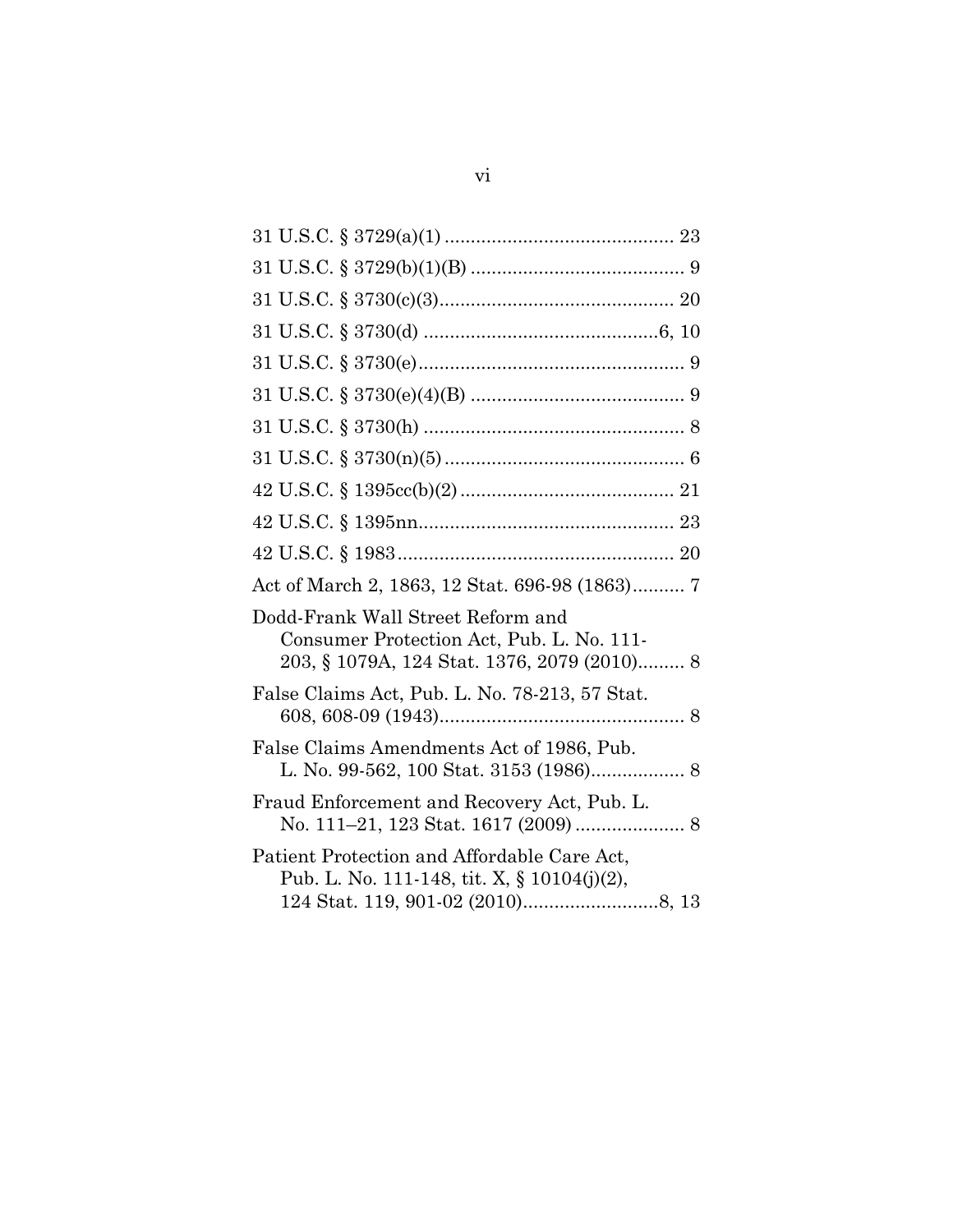### **OTHER AUTHORITIES**

| John T. Boese, Civil False Claims and Qui                                                                                                                                                                                                                        |
|------------------------------------------------------------------------------------------------------------------------------------------------------------------------------------------------------------------------------------------------------------------|
| Pamela H. Bucy, Private Justice, 76 S. Cal. L.                                                                                                                                                                                                                   |
| Beverly Cohen, KABOOM! The Explosion of<br>Qui Tam False Claims Under the Health<br>Reform Law, 116 Penn St. L. Rev. 77 (2011)  13                                                                                                                               |
| W. Mark Crain & Nicole v. Crain, The Cost of<br>Federal Regulation to the U.S. Economy,<br>Manufacturing, and Small Business 8<br>(Nat'l Ass'n of Manuf. 2014), $at$ http://<br>www.nam.org/Data-and-Reports/Cost-of-<br>Federal-Regulations/Federal-Regulation- |
| Richard Doan, The False Claims Act and the<br>Eroding Scienter in Healthcare Fraud<br>Litigation, 20 Annals Health L. 49 (2011) 18                                                                                                                               |
| Joan H. Krause, Twenty-Five Years of Health<br>Law Through the Lens of the Civil False<br><i>Claims Act</i> , 19 Annals Health L. 13 (2010)  12                                                                                                                  |
| Larry D. Lahman, Bad Mules: A Primer on the<br>Federal False Claims Act, 76 Okla. B.J. 901                                                                                                                                                                       |
| S. Rep. No. 99-345 (1986), reprinted in 1986                                                                                                                                                                                                                     |
|                                                                                                                                                                                                                                                                  |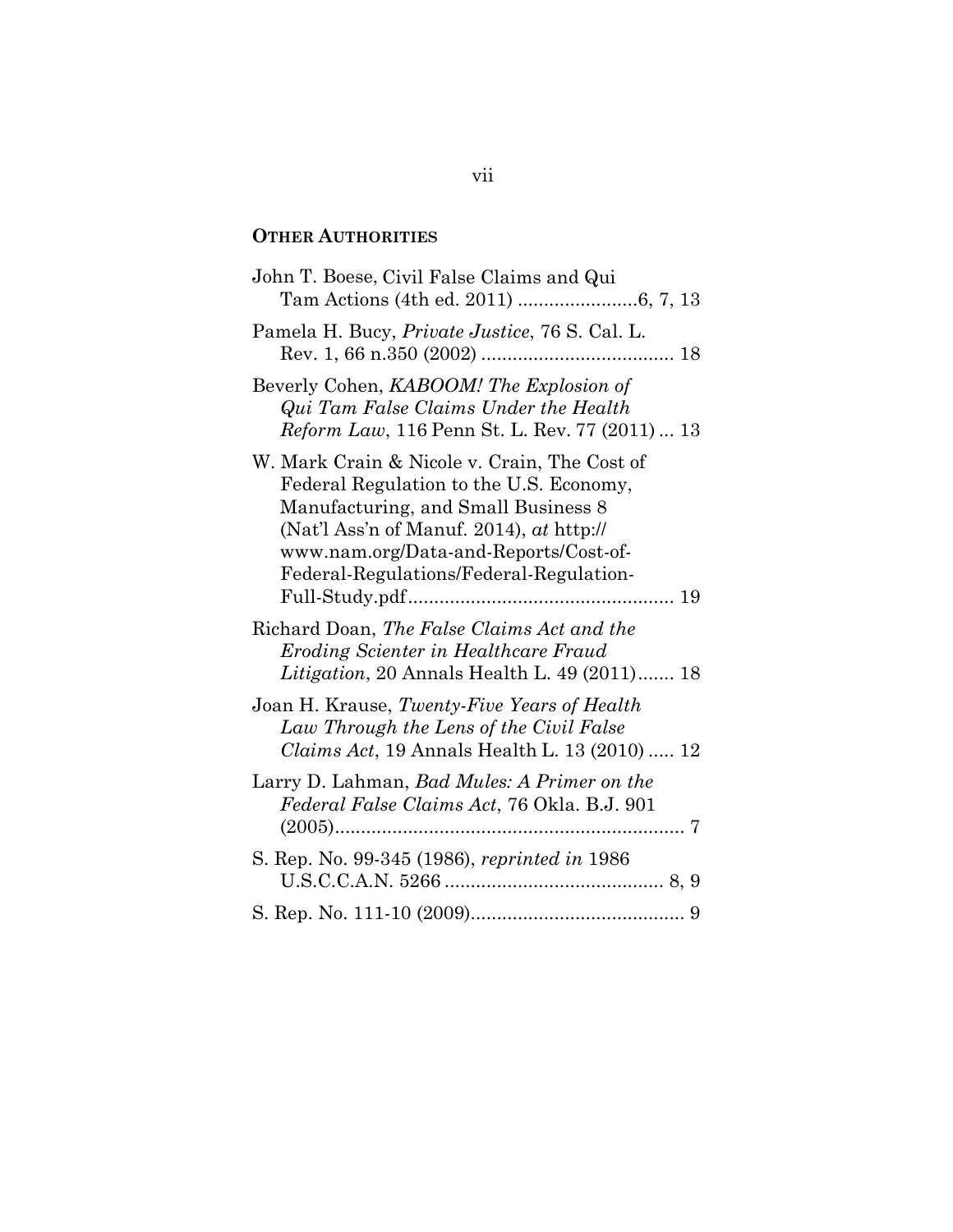| Lisa Schencker, \$237 Million Tuomey<br>Judgment Upheld by Federal Appeals<br>Court, Modern Healthcare, July 2, 2015, at<br>http://www.modern healthcare.com/article/                                                                                                                                  |  |
|--------------------------------------------------------------------------------------------------------------------------------------------------------------------------------------------------------------------------------------------------------------------------------------------------------|--|
| Victor E. Schwartz & Phil Goldberg, Carrots<br>and Sticks: Placing Rewards as Well as<br>Punishment in Regulatory and Tort Law,                                                                                                                                                                        |  |
| U.S. Dep't of Justice, Fraud Statistics, Nov.<br>23, 2015, at http://www.justice.gov/opa/file/                                                                                                                                                                                                         |  |
| U.S. Dep't of Justice, Press Release, Acting<br>Assistant Attorney General Stuart F.<br>Delery Speaks at the American Bar<br>Association's Ninth National Institute on<br>the Civil False Claims Act and Qui Tam<br>Enforcement, June 7, 2012, $at$ http://<br>www.justice.gov/iso/opa/civil/speeches/ |  |
| U.S. Dep't of Justice, Press Release, <i>Justice</i><br>Department Recovers Over \$3.5 Billion<br>From False Claims Act Cases in Fiscal Year<br>2015, Dec. 3, 2015, at http://<br>www.justice.gov/opa/pr/justice-department-<br>recovers-over-35-billion-false-claims-act-                             |  |
|                                                                                                                                                                                                                                                                                                        |  |

# viii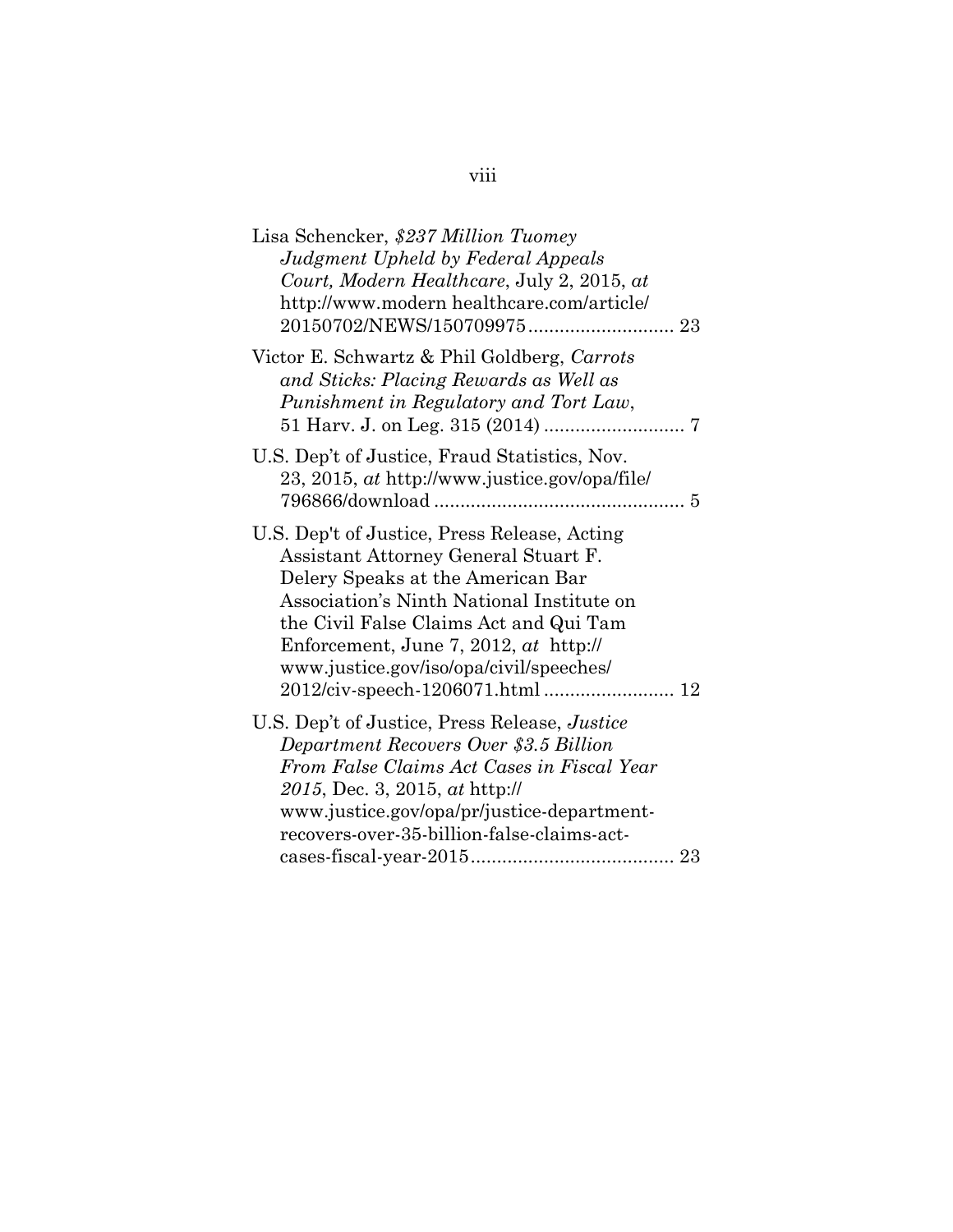U.S. Dep't of Justice, Press Release, *United States Resolves \$237 Million False Claims Act Judgment against South Carolina Hospital that Made Illegal Payments to Referring Physicians*, Oct. 16, 2015, *at* http://www.justice.gov/opa/pr/united-statesresolves-237-million-false-claims-actjudgment-against-south-carolina-hospital ...... 24 United Press Int'l, *Navy Paid \$900 for Plane Ashtray*, Sun Sentinel, May 30, 1985 ................ 8

ix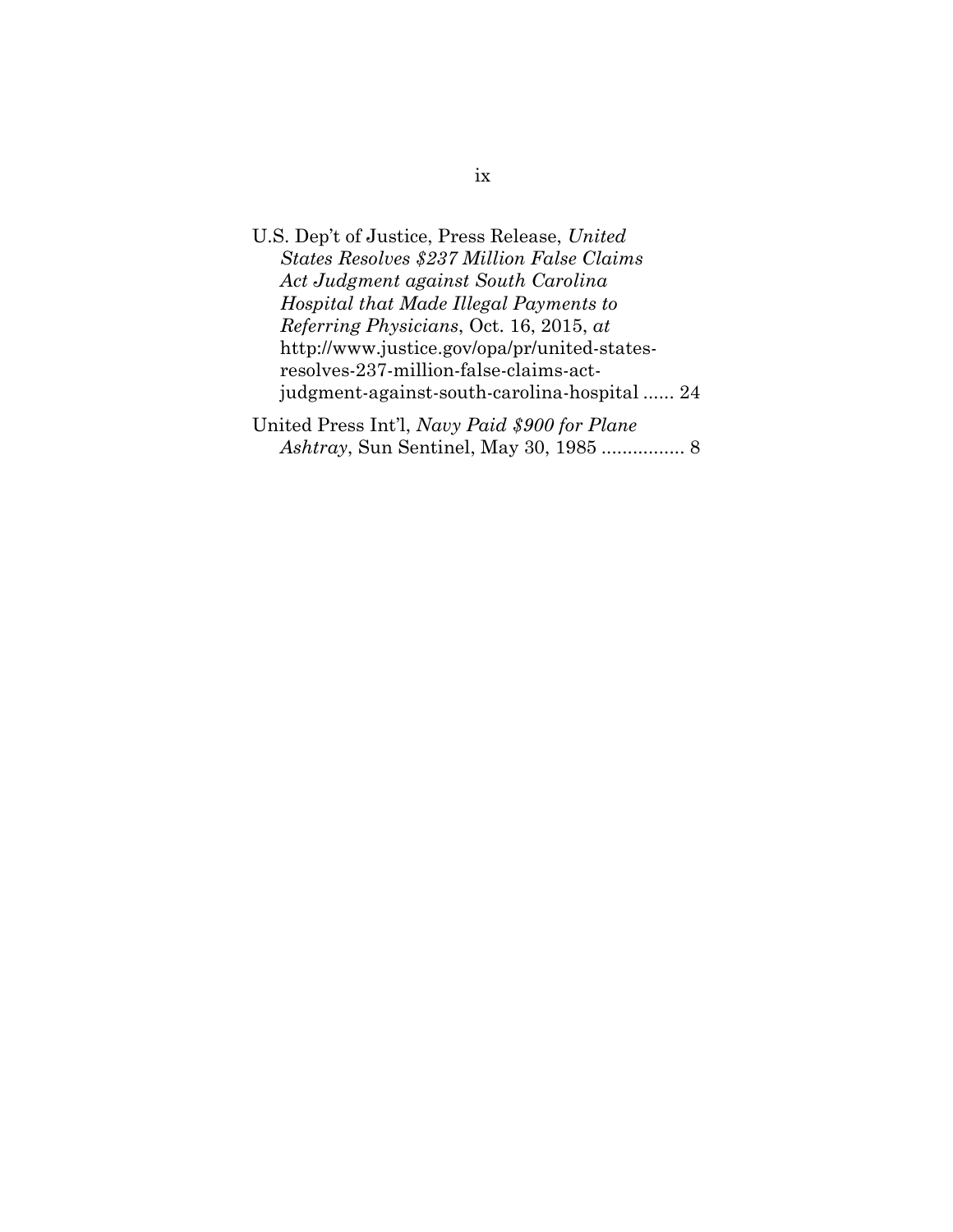#### **INTEREST OF** *AMICI CURIAE***<sup>1</sup>**

*Amici* are organizations representing healthcare professionals, pharmacies, product manufacturers, and those concerned with the fairness of the civil justice system. *Amici* are concerned that the implied false certification theory, if adopted by this Court, will expose providers of products and services to the government to draconian penalties for minor instances of regulatory noncompliance and will contribute to the growth of opportunistic *qui tam* lawsuits under the False Claims Act.

The American Medical Association ("AMA") is the largest professional association of physicians, residents, and medical students in the United States. Through state and specialty medical societies and other physicians groups seated in the AMA's House of Delegates, substantially all U.S. physicians, residents, and medical students are represented in the AMA's policymaking process. The AMA promotes the science and art of medicine and the betterment of public health. AMA members practice in every medical specialty in all fifty states. This Court and the federal Courts of Appeal have cited the AMA's publications and *amicus curiae* briefs in cases implicating a variety of healthcare issues.

 $\overline{a}$ 

<sup>1</sup> Respondents have filed a blanket letter of consent to *amicus curiae* briefs with the Clerk of the Court. A letter from Petitioner consenting to the filing of this brief accompanies this brief. Per Rule 37.6, *Amici* state that no counsel for a party has authored this brief in whole or in part, and that no person or entity, other than the *Amici*, their members, or their counsel made a monetary contribution to the preparation or submission of the brief.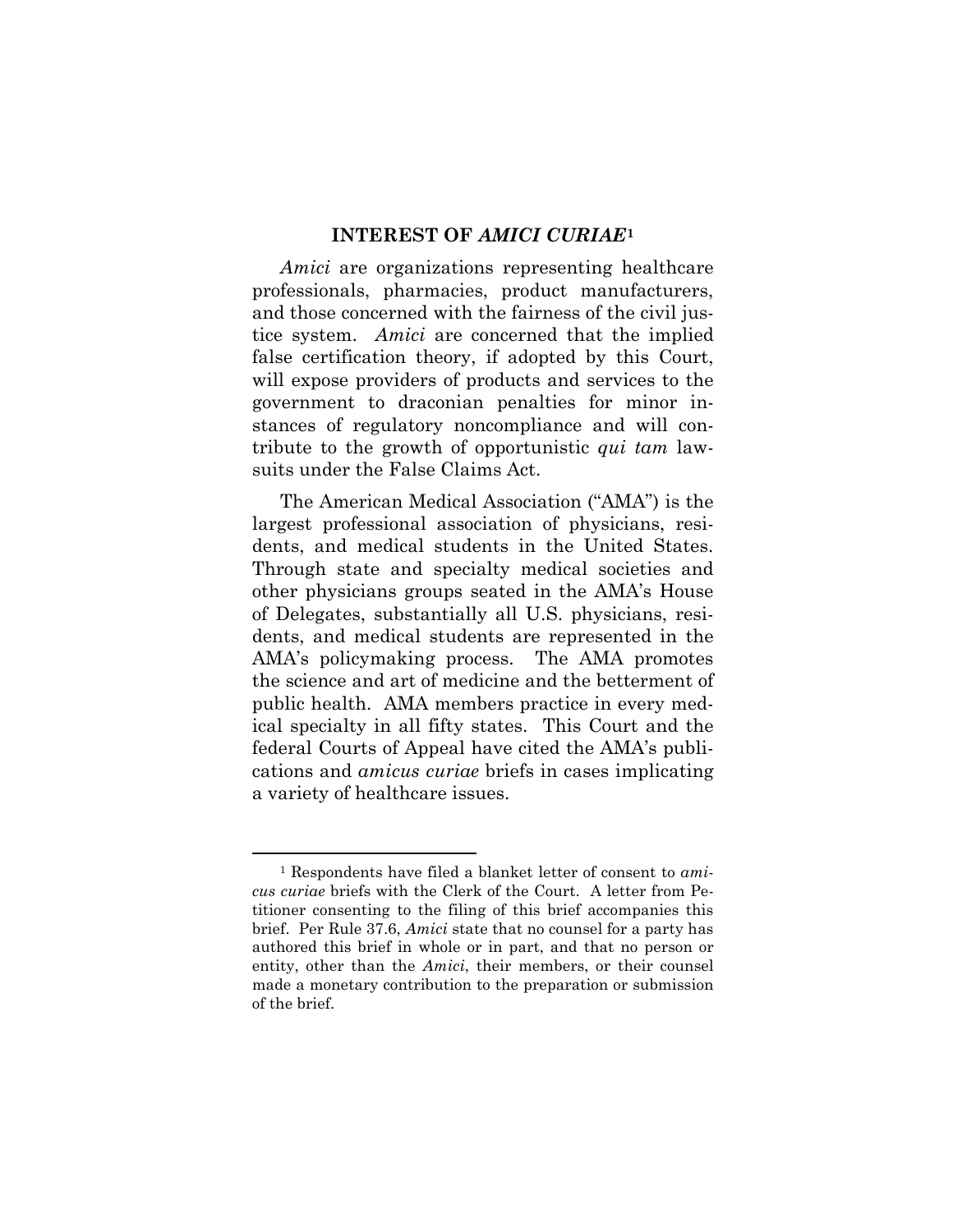The National Association of Chain Drug Stores, Inc. ("NACDS") is a 501(c)(6) nonprofit trade association. Its mission includes advancing the interests and objectives of chain community pharmacies, including supporting their role as healthcare providers. NACDS membership consists of chain community pharmacy companies, including traditional drug stores, supermarkets, and mass merchants with pharmacies–from regional chains with four pharmacies to national companies. NACDS members operate more than 40,000 pharmacies in the United States and employ 179,000 pharmacists. NACDS members fill more than 2.9 billion prescriptions annually and aid patients in taking their medicines correctly and safely, while offering innovative services that improve patient health and healthcare affordability.

The National Association of Manufacturers ("NAM") is the largest manufacturing association in the United States, representing small and large manufacturers in every industrial sector and in all 50 states. Manufacturing employs over 12 million men and women, contributes roughly \$2.1 trillion to the U.S. economy annually, has the largest economic impact of any major sector and accounts for threequarters of private-sector research and development. NAM's mission is to enhance the competitiveness of manufacturers and improve American living standards by shaping a legislative and regulatory environment conducive to U.S. economic growth.

The American Tort Reform Association ("ATRA") is a broad-based coalition of businesses, corporations, municipalities, associations, and professional firms that have pooled their resources to promote reform of the civil justice system with the goal of ensuring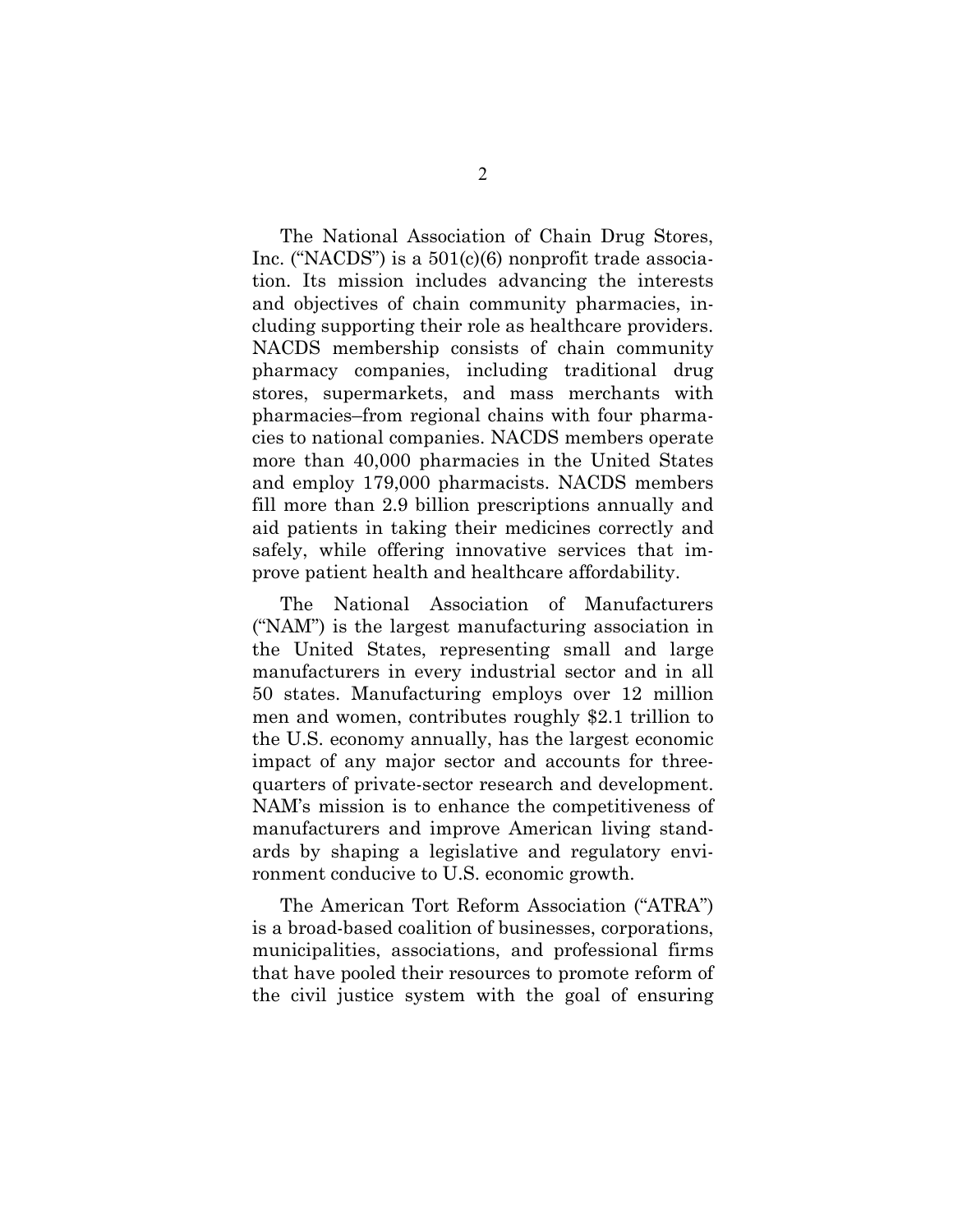fairness, balance, and predictability in civil litigation. For over two decades, ATRA has filed *amicus curiae* briefs in cases before state and federal courts that have addressed important liability issues.

The NFIB Small Business Legal Center, a nonprofit, public interest law firm established to protect the rights of America's small-business owners, is the legal arm of the National Federation of Independent Business ("NFIB"). NFIB is the nation's oldest and largest organization dedicated to representing interests of small-business owners in all fifty states. The approximately 325,000 members of NFIB own a wide variety of America's independent businesses from manufacturing firms to hardware stores.

### **INTRODUCTION AND SUMMARY OF ARGUMENT**

This Court has warned against judicial rulings that would convert the False Claims Act ("FCA") from a targeted tool for fighting fraud against the government into an "all-purpose fraud statute." *Allison Engine Co. v. United States ex rel. Sanders*, 553 U.S. 662, 672 (2008). This Court has further appreciated that expansive readings of the FCA can create "almost boundless" liability, *id*. at 669, and that, given this clear opportunity for the FCA to be misused, it is the courts' responsibility "to strike *a balance* between encouraging private persons to root out fraud and stifling parasitic lawsuits." *Schindler Elevator Corp. v United States ex rel. Kirk*, 563 U.S. 401, 413 (2011) (emphasis in original) (quoting *Graham County Soil and Water Conservation Dist. v. United States ex rel. Wilson*, 559 U.S. 280 (2010)).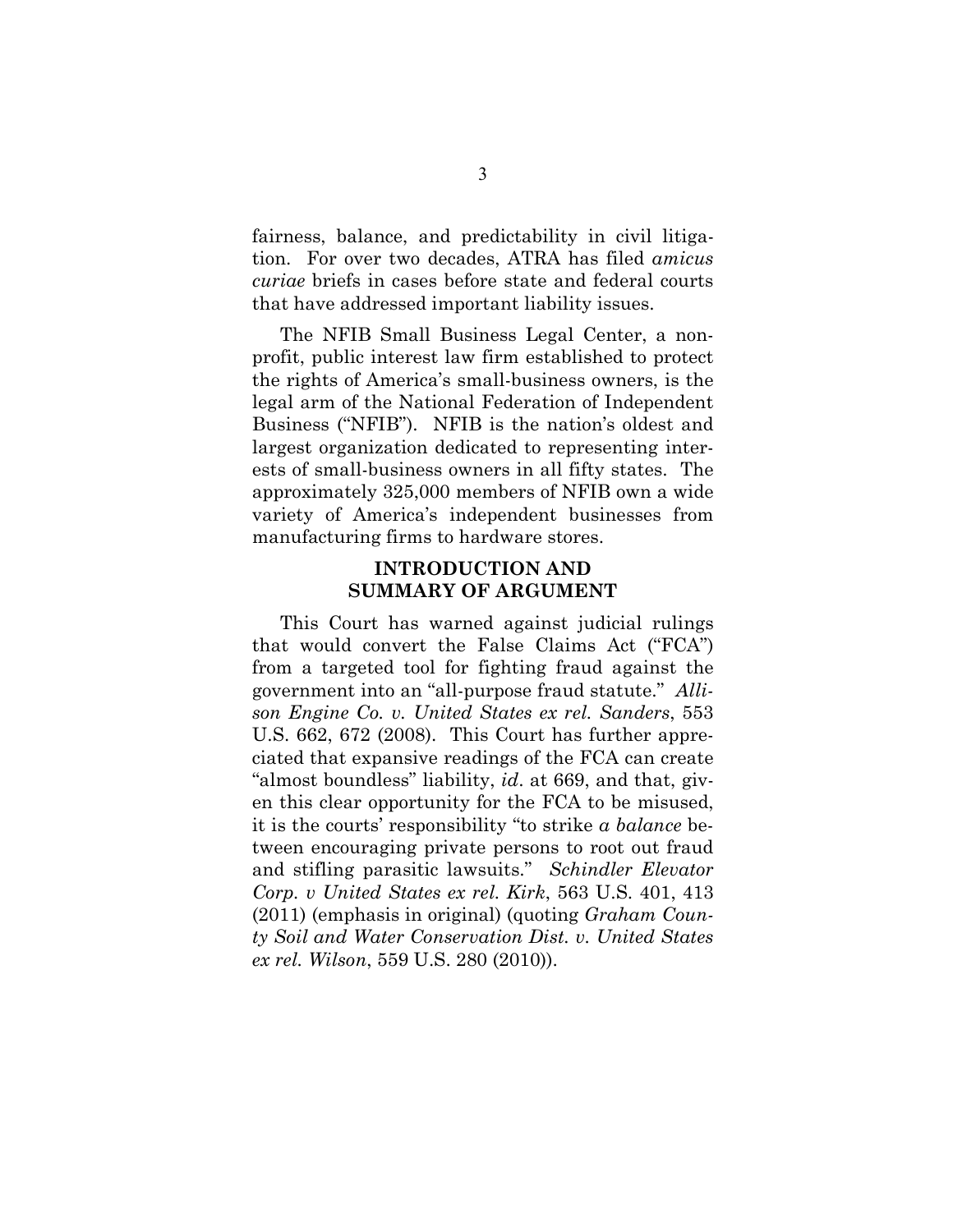Despite these clear and repeated instructions, some courts, including the First Circuit here, have continued taking "a broad view of what may constitute a false or fraudulent" claim. *See* Slip Op. at 14 (internal citation omitted). In the case before this Court, the First Circuit improperly held that "each time" a company submits a bill to the government for services, it "implicitly communicate<sup>[s]</sup> that it ha<sup>[s]</sup> conformed" to every statutory, regulatory and contractual provision to which the transaction is subject. *See id*. at 19, n.14. The result of this ruling is that in order for a private person to bring an FCA claim, which is supposed to focus on acts of fraud against the government, and survive a motion to dismiss, he or she need only allege that the defendant violated some statute, regulation or contract. *Id.* at 14-15. The relator need not show the defendant fraudulently disregarded the provision, that it sought an illgotten government payment, or even that the government considered the violation serious enough to list it as a condition for payment. *Id.* at 15.

The Circuit Courts have dubbed these claims "implied false certifications." *See*, *e.g.*, *United States v. Sanford-Brown*, 788 F.3d 696 (7th Cir. 2015) (holding the FCA does not support this theory). As the moniker suggests, a health care provider, manufacturer or other contractor is under no objective understanding that falling out of compliance with the statute, regulation or contract provision at issue would create exposure to the harsh penal structure of the FCA. The FCA violation is implied, with courts deciding after-the-fact whether it will choose to qualify the provision for FCA enforcement. In these cases, however, there is no actual false or fraudulent claim made to the government. *See United States ex rel.*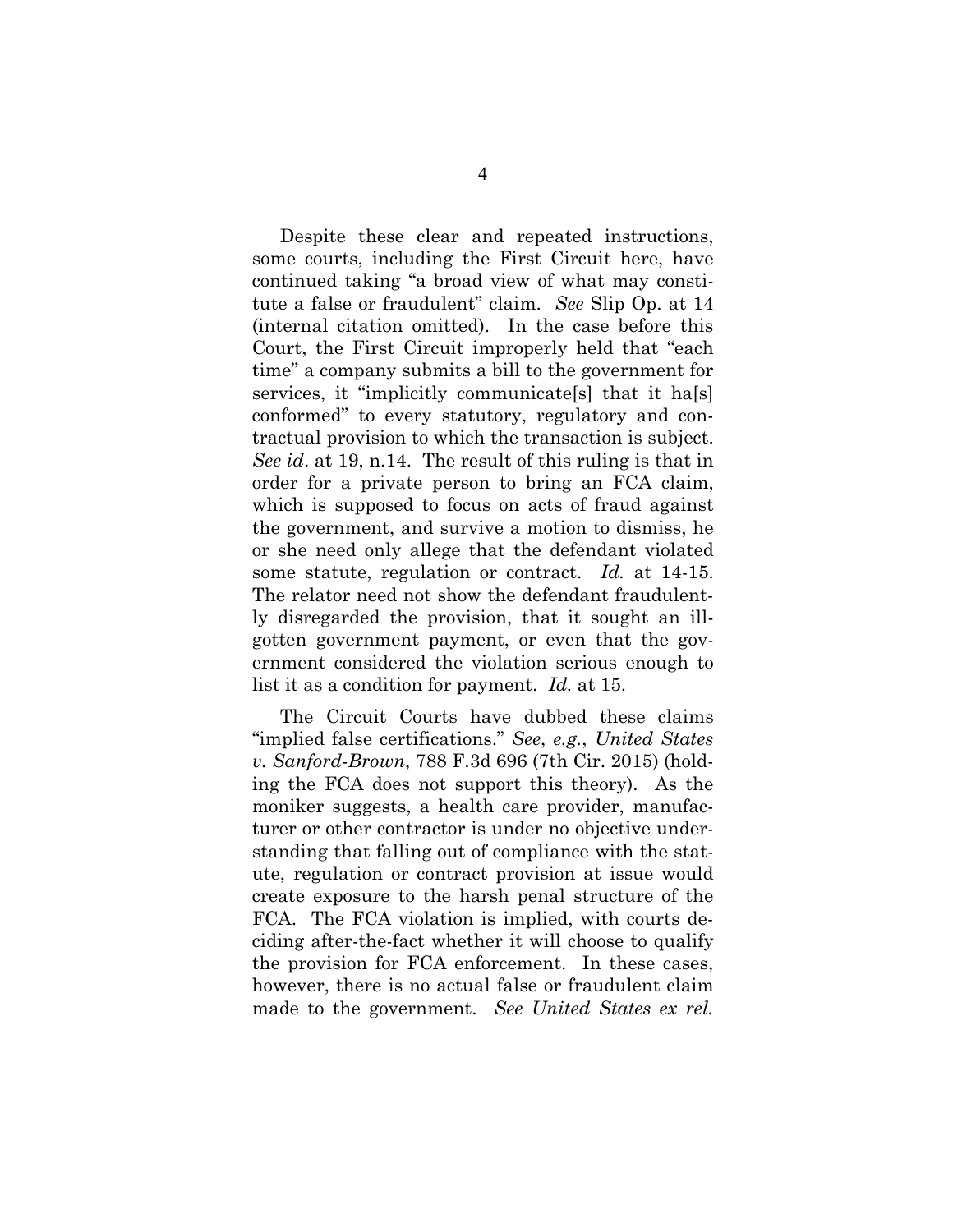*Conner v. Salina Reg'l Health Ctr., Inc.*, 543 F.3d 1211, 1218 (10th Cir. 2008) (acknowledging the implied false certification theory does not even look at the contractor's statements). The claims are mischaracterized as such in an effort to create opportunities to sue under the FCA.

There is a sharp distinction between statutory, regulatory or contractual violations and false or fraudulent claims. Implied certification claims find no support in the statute and do not resemble claims Congress had in mind when enacting or amending the FCA. They deprive contractors of their constitutional rights to have notice that they are engaging in conduct subject to heightened sanctions. Also, individuals do not normally have private rights of action to enforce statutes or regulations unless Congress expressly authorized them. As here, the relevant agency may have investigated the alleged violation and declined to intervene in the case. Further, to the extent a relator has an actual grievance with a contractor's product or service, the FCA is not the avenue for resolving such disputes. The FCA is not a product liability or wrongful death act; it is a fraud upon the government statute.

*Amici* respectfully urge the Court to end this FCA overreach. As lawyers have found creative ways over the past decade to turn minor disputes inevitable to contractual relationships into FCA claims, the number of *qui tam* suits has nearly doubled. *See* U.S. Dep't of Justice, Fraud Statistics, Nov. 23, 2015, *at* http://www.justice.gov/opa/file/796866/download [hereinafter "2015 DOJ Fraud Statistics"]. This increase in "opportunistic litigation," as this Court put it in *Schindler Elevator Corp.*, will only continue to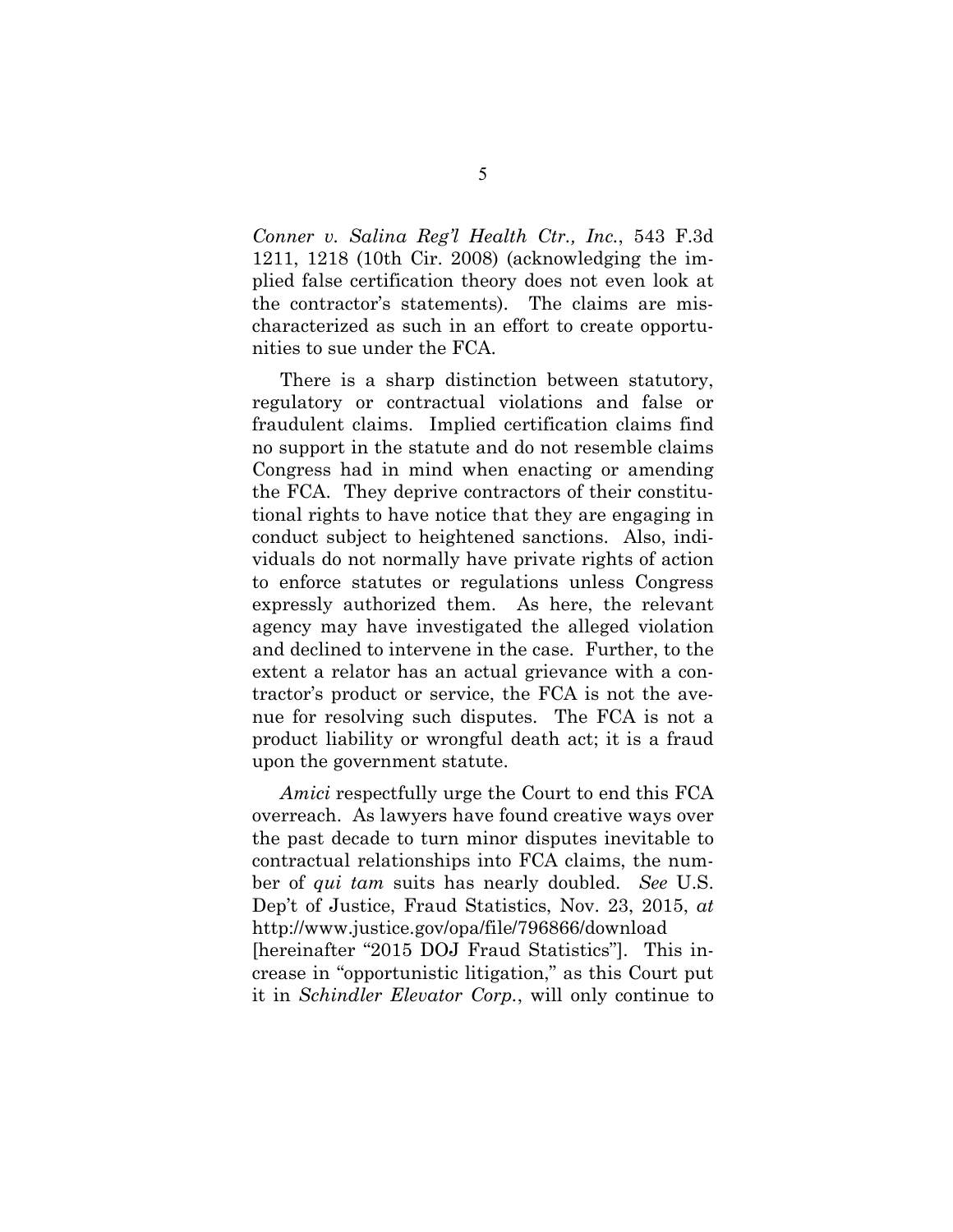rise with the growth of federal regulations. 563 U.S. at 413. The Court should reverse the decision below to restore the FCA's moorings and ensure that its punitive liability is reserved for actually false or fraudulent claims against the government.

#### **ARGUMENT**

### **I. THE FCA HAS A LONG HISTORY OF BOTH FRAUD FIGHTING AND PRIVATE LITIGATION ABUSE**

The FCA's enforcement regime has relied on encouraging people to sue companies that are defrauding the federal government by rewarding them handsomely if their lawsuits generate settlements or awards. The FCA uses mandatory large fines, including an automatic trebling of the amount in dispute, plus high per-incident fines and attorney fees, to punish those who commit fraud against the government and deter others from such egregious conduct. 31 U.S.C. § 3729(a). The private relator who brings the action keeps up to 30% of the award. *See* 31 U.S.C. § 3730(d). This incentive is competitive, in that only the first person to file a claim can become the relator for that matter, 31 U.S.C.  $\S$  3730(n)(5), and can generate life-changing wealth.

The pursuit of this FCA "bounty," as it has become colloquially known, has led to important recoveries for the government, and payouts to inside whistleblowers who uncovered actual and significant fraud upon the government in the form of goods or services not provided at all, or provided in woefully inadequate forms. *See generally* John T. Boese, Civil False Claims and Qui Tam Actions (4th ed. 2011). However, the opportunity for individuals to invoke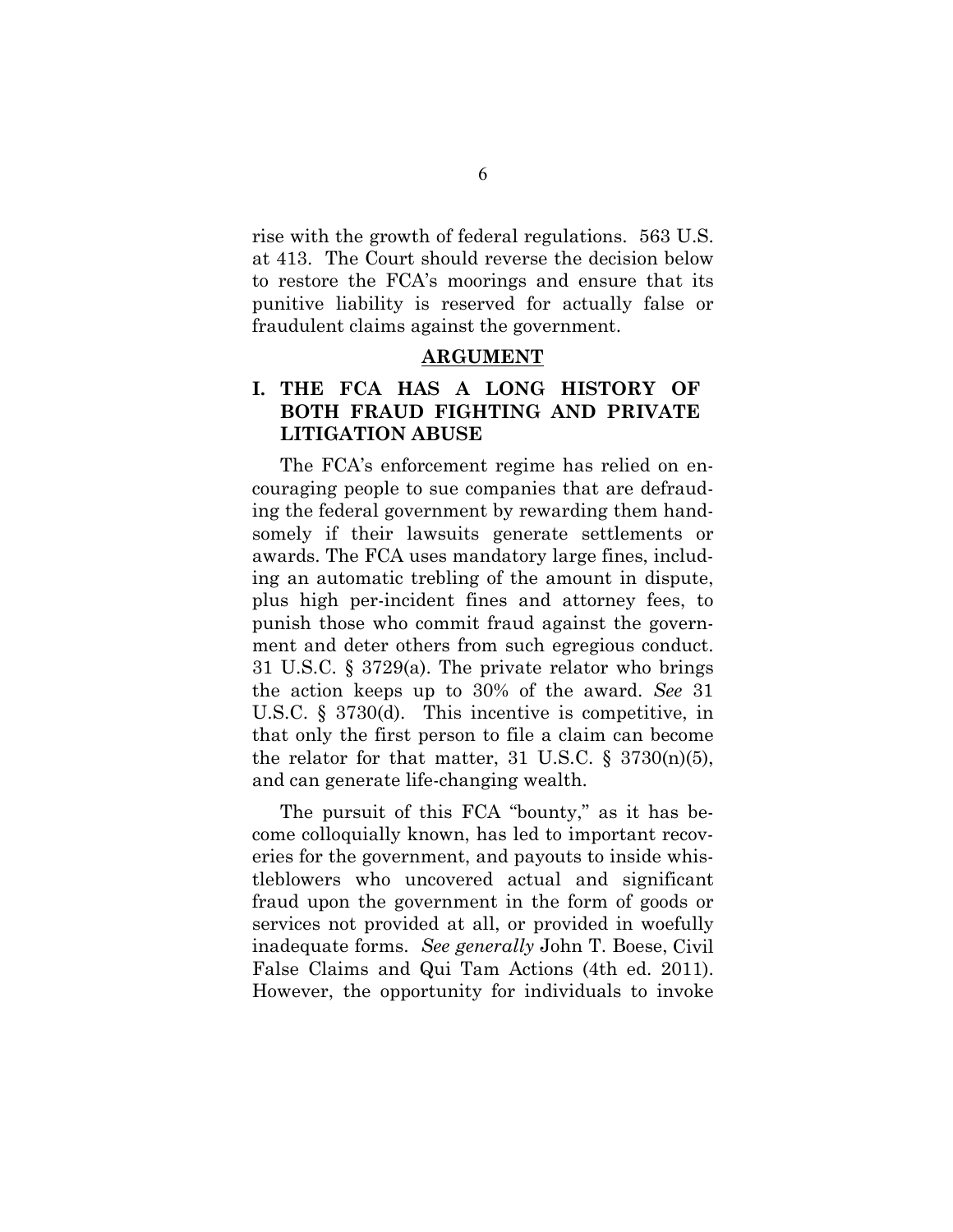the threat of FCA's harsh penal structure to generate tremendous payouts has led to a long history of litigation abuse. *See id*. As this Court has observed, the FCA's penalties for punishing companies who commit fraudulent acts against the government are not appropriate in many of these situations. *See, e.g,. Schindler Elevator Corp.*, 563 U.S. at 413.

#### **A. Cycles of Abuse and Course Corrections**

Congress enacted the FCA, originally called "The Informer's Act," in 1863 to prevent unscrupulous contractors from fraudulently selling provisions to the Union Army during the Civil War. *See* Boese, *supra*, at 1-6; Larry D. Lahman, *Bad Mules: A Primer on the Federal False Claims Act*, 76 Okla. B.J. 901, 901 (2005) (providing examples of decrepit mules, faulty rifles, and rancid rations). Often, war profiteers acted with impunity because the scale and complexity of the war made identifying responsible parties and prosecuting frauds too onerous. The Act included several features of the modern statute: it applied to any fraud against the government, imposed penalties for each false claim, and authorized damages as a multiple of the government's loss. *See* Act of March 2, 1863, 12 Stat. 696-98 (1863).

When courts have interpreted the FCA too broadly, the statute has become fodder for abuse. *See* Victor E. Schwartz & Phil Goldberg, *Carrots and Sticks: Placing Rewards as Well as Punishment in Regulatory and Tort Law*, 51 Harv. J. on Leg. 315, 337-35 (2014). For example, when government involvement in the economy expanded through the New Deal and pre-World War II military buildup, this Court lowered the bar for the information needed for bringing a *qui tam* action. *See United States ex rel. Marcus v.*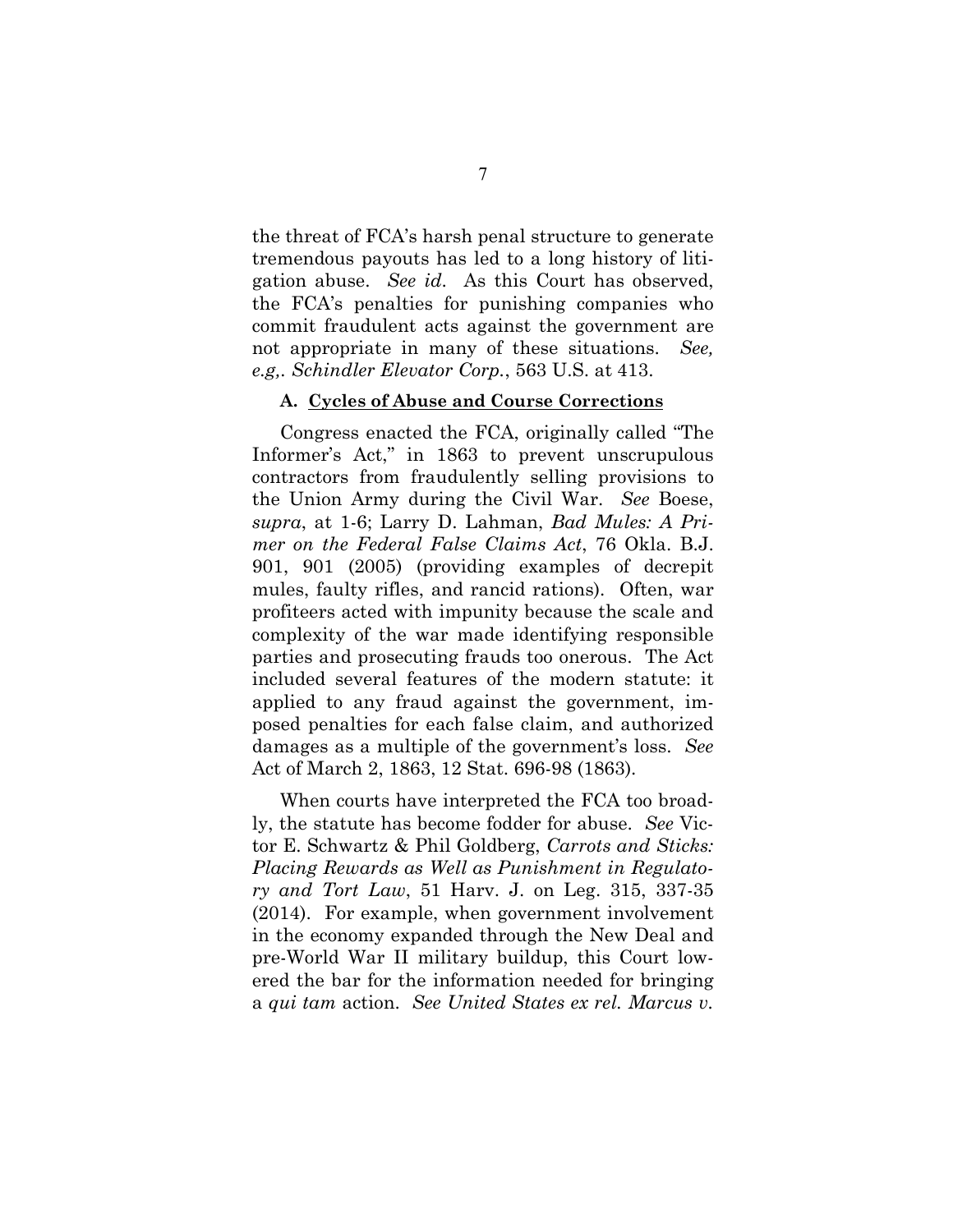*Hess*, 317 U.S. 537 (1943). The result was a dramatic increase in "parasitic" *qui tam* suits, as people found ways to game the system. *See United States ex rel. Findley v. FPC-Boron Employees' Club*, 105 F.3d 675, 679-80 (recounting FCA's history). Some relators filed suits based on copying criminal indictments they played no role in helping to bring. *See id.* In 1943, Congress corrected this overreach by requiring relators to base claims on information the government did not possess. *See* False Claims Act, Pub. L. No. 78-213, 57 Stat. 608, 608-09 (1943).

Over the past 30 years, Congress has amended the FCA to address reports that fraud was pervasive in government contracts. For example, in the 1980s, contractors allegedly overcharged the military to the tune of \$435 for a hammer, \$640 for a toilet seat, and \$7,600 for a coffee maker. *See* United Press Int'l, *Navy Paid \$900 for Plane Ashtray*, Sun Sentinel, May 30, 1985. These reports led the Departments of Defense and Health and Human Services to triple their investigations into fraudulent claims. S. Rep. No. 99-345, at 2 (1986), *reprinted in* 1986 U.S.C.C.A.N. 5266, 5267. Congress responded by enacting the False Claims Amendments Act of 1986, Pub. L. No. 99-562, 100 Stat. 3153 (1986).

Congress also reformed the FCA to address new types of fraud after the financial crisis in 2009 and 2010. *See* Fraud Enforcement and Recovery Act, Pub. L. No. 111–21, 123 Stat. 1617 (2009); Dodd-Frank Wall Street Reform and Consumer Protection Act, Pub. L. No. 111-203, § 1079A, 124 Stat. 1376, 2079 (2010) (amending 31 U.S.C. § 3730(h)); Patient Protection and Affordable Care Act, Pub. L. No. 111-148, tit. X, § 10104(j)(2), 124 Stat. 119, 901-02 (2010)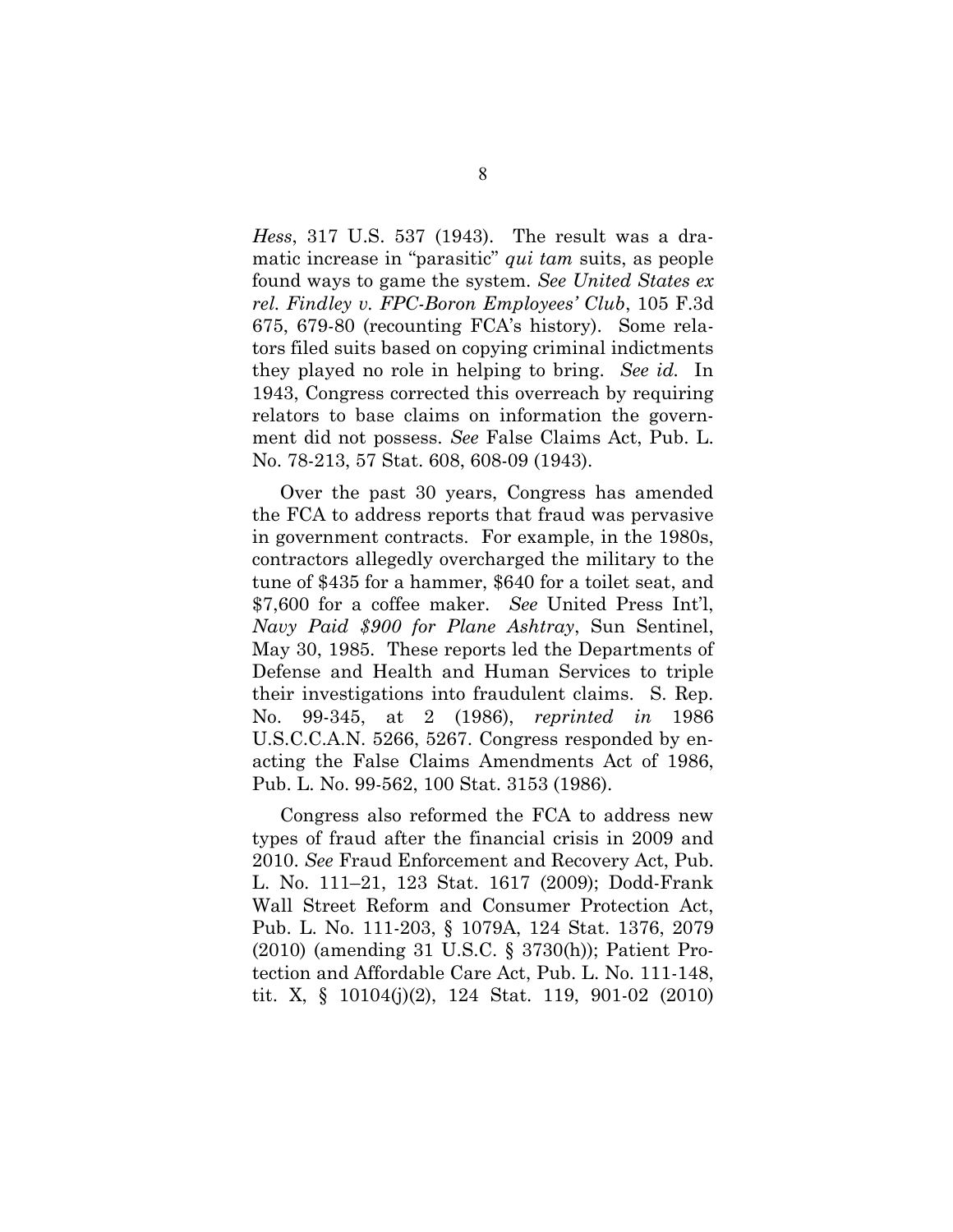(amending 31 U.S.C.  $\S$  3730(e)). The FCA's purpose has remained recouping government losses suffered from *fraud*. S. Rep. No. 99-345, at 4 (1986) (describing the legislation as making the FCA "a more effective weapon against Government fraud").

#### **B. Recent Reforms Did Not Authorize the New "Parasitic" Lawsuits**

Lawyers specializing in bringing *qui tam* actions have claimed that these reforms justify their attempts to significantly broaden the reach of the FCA. Congressional amendments to the FCA over the past 30 years, though, do not authorize using the FCA for statutory, regulatory or contract enforcement, including under the false certification theory at bar.

Relevant to the litigation here, Congress changed the scienter requirement to no longer require the relator to prove the defendant had specific intent to defraud the government. The contractor could be subject to FCA liability if it had "actual knowledge" of a false or fraudulent statement. However, the contractor must act with "deliberate ignorance of the truth or falsity" or "in reckless disregard of the truth or falsity." 31 U.S.C.  $\S 3729(b)(1)(B)$ . This requirement for malevolence is often overlooked, particularly in the type of case at bar and in the pre-discovery phases of a case. Also, the false or fraudulent statement must be "material" to influencing the government's decision to pay a claim. S. Rep. No. 111-10, at 12 (2009).

Congress also created greater access to the FCA for potential relators and made it more lucrative for them. *See* 31 U.S.C. § 3730(e)(4)(B) (no longer requiring relators to be "insiders" with new information or first-hand knowledge of the alleged viola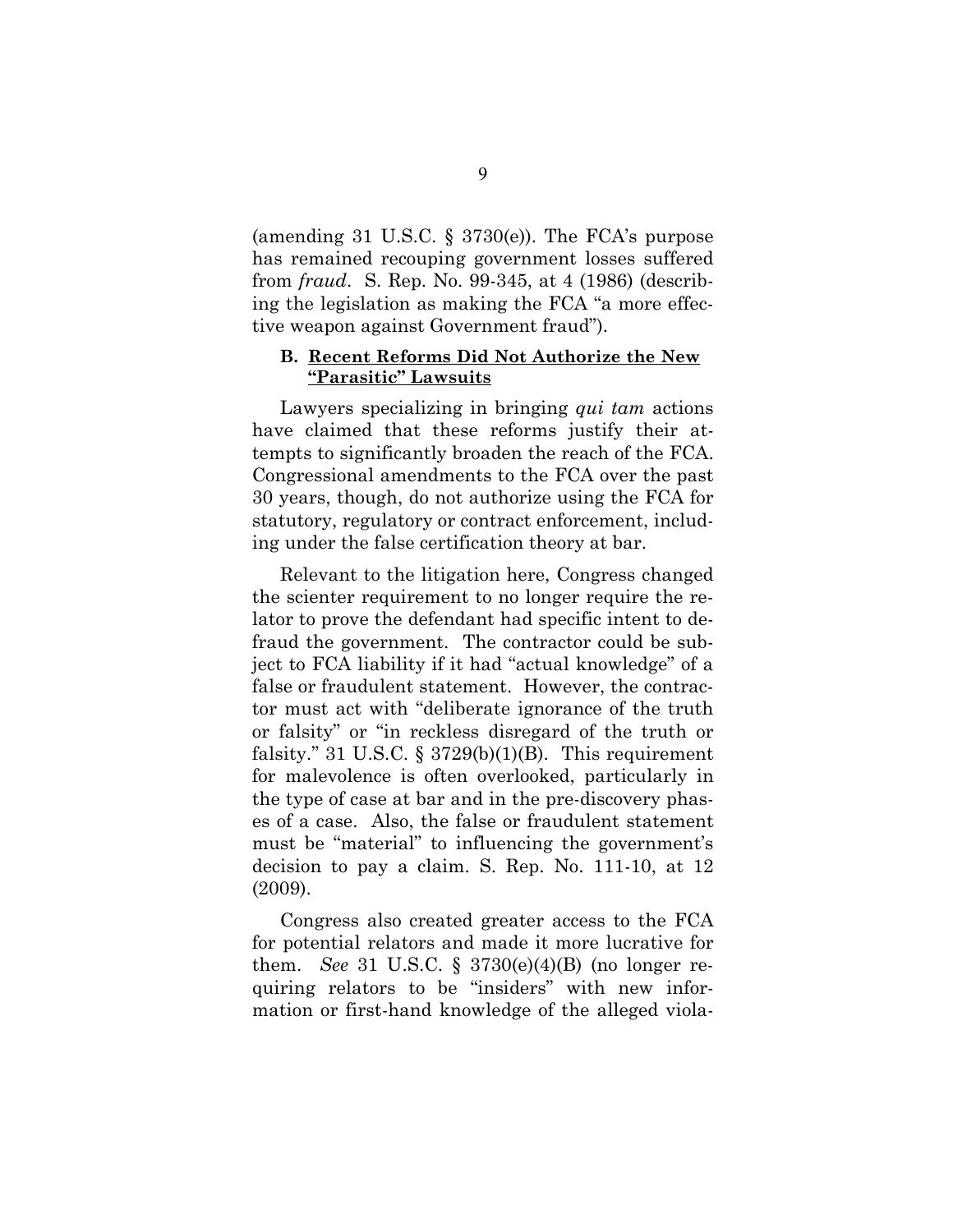tion); 31 U.S.C. § 3729(a) (increasing per incident fines to their current level of \$5,500 to \$11,000 for each violation); 31 U.S.C. § 3730(d) (allowing the relator to keep up to 15% to 25% of the recovery when the government intervenes and up to 30% when the government declines to intervene). These are mandatory penalties, regardless of whether the government was actually injured or how minor the defendant's alleged misconduct. The result has been increased attempts to manipulate the FCA in the courts to support improper *qui tam* lawsuits.

Take a modest contract in which a manufacturer sells items to the government at \$10 apiece. The government, which is billed individually for each item, purchases 1,000 of them for a total of \$10,000. The government is satisfied with the purchase, but someone discovers the manufacturer was out of compliance with an applicable environmental or workplace regulation. He or she files an FCA claim saying every product was sold under the false premise of compliance with those regulations, threatening \$30,000 in treble damages, aggregate civil penalties of up to *\$11 million*, and attorneys' fees – a steep penalty for a \$10,000 contract.

Many targets of these lawsuits, including *amici* physicians, pharmacies, and manufacturers, engage in such low-dollar, high-volume transactions in government-supported programs or with the government itself. Courts must be instructed to weed out such groundless claims at the motion to dismiss stage. Otherwise, targets of *qui tam* suits will have to settle meritless claims, as many do not have the resources to risk going to trial. *See AT&T Mobility LLC v. Concepcion*, 131 S. Ct. 1740, 1752 (2011) (ap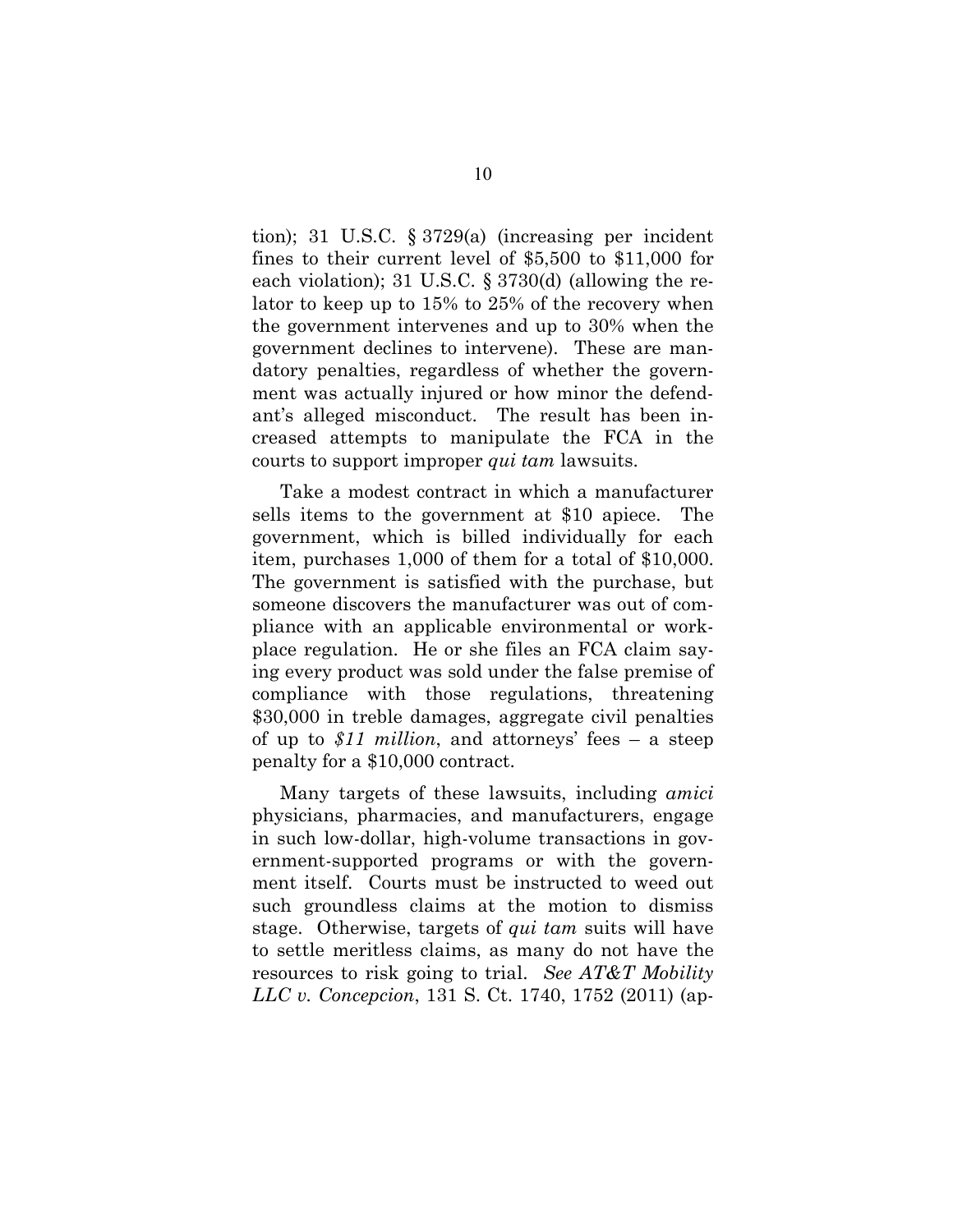preciating that with "even a small chance of a devastating loss, defendants will be pressured into settling questionable claims"). A loss, regardless how remote on the merits, could financially ruin a defendant and impose the high reputational cost of being labeled a fraudster.

#### **C. The Record Rise in** *Qui Tam* **Lawsuits**

The result has been a wildly expanded *qui tam* bar seeking to leverage litigation inequities for settlements and awards. In many of the new *qui tam* lawsuits, relators have tried to turn what might otherwise be traditional disputes between the government and its contractors, including regulatory compliance and breach-of-contract claims, into *qui tam* actions – though Congress never intended them to be the subject of the FCA's harsh penalties. As this Court has appreciated, relators have no duty to exercise fair judgment. *See Hughes Aircraft Co. v. United States ex rel. Schumer*, 520 U.S. 939, 949 (1997) ("relators are . . . less likely than is the Government to forgo an action arguably based on a mere technical noncompliance with reporting requirements that involved no harm to the public fisc.").

The statistics bear out this truth. In the mid-1980s, relators filed only a few dozen *qui tam* actions per year. *See* 2015 DOJ Fraud Statistics (reporting 30 *qui tam* actions in 1987). From the mid-1990s through 2009, an average of 300 to 400 *qui tam* suits were filed per year, with DOJ initiating about 150 claims per year. *See id.* Since 2009-2010, government filings have remained constant, but the number of *qui tam* filings has nearly doubled, spiking to 754 filings in 2013 and reaching 632 filings in 2015. *See id.*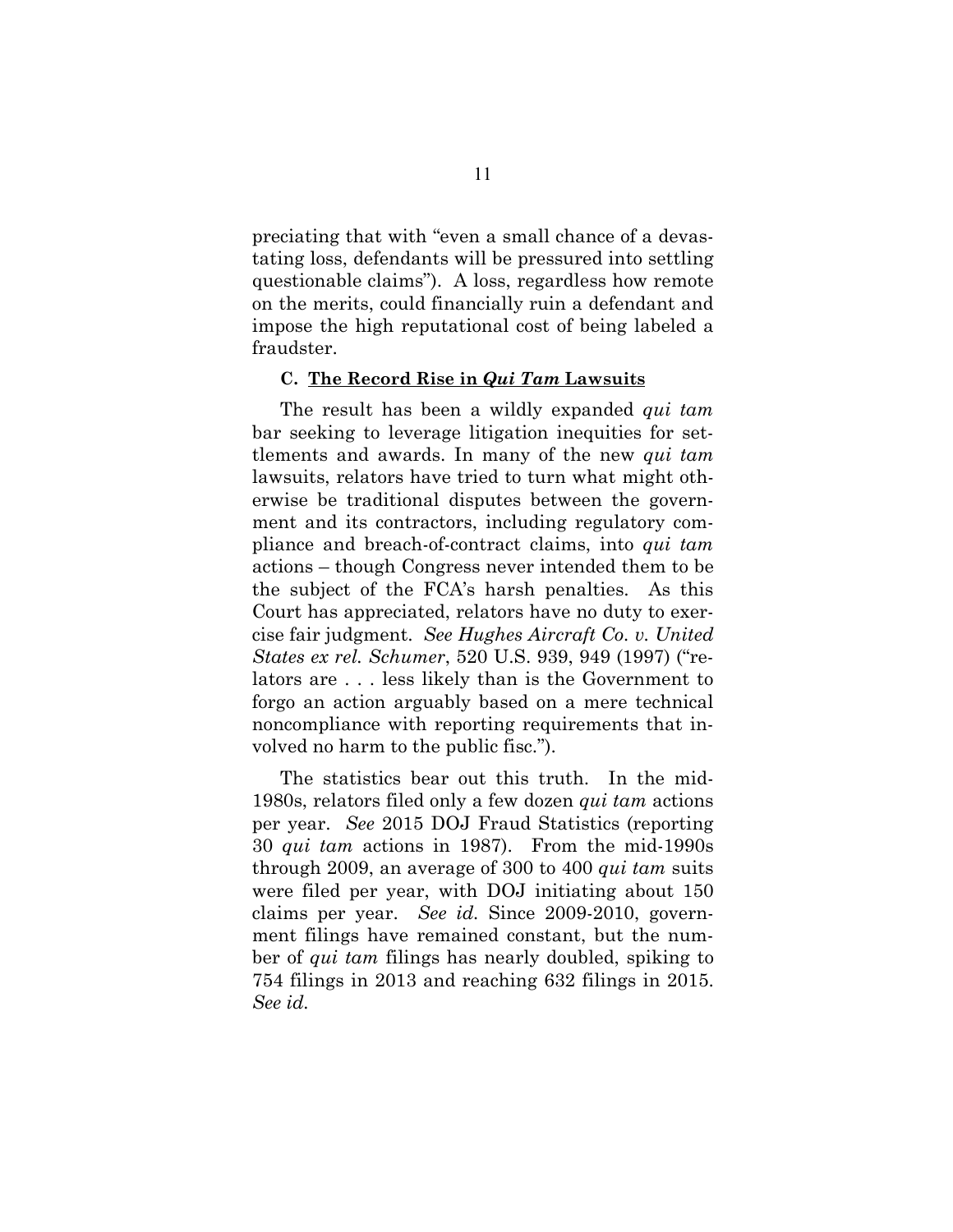The growth in claims is not limited to the pursuit of fraud, but the rebirth of "parasitic" lawsuits not envisioned or authorized by Congress. The government declines to participate in about 80% of relatorinitiated claims, <sup>2</sup> which is viewed as a clear indicator that a given case lacks merit. *See, e.g., United States v. ex rel. Jamison v. McKesson Corp.*, 649 F.3d 322, 331 (5th Cir. 2011) (stating that the non-intervened claims "presumably lacked merit"); *United States ex rel. Karvelas v. Melrose-Wakefield Hosp.*, 360 F.3d 220, 242 n.31 (1st Cir. 2004) ("[T]he government's decision not to intervene in the action also suggested that [relator's] pleadings of fraud were inadequate."). These claims, though, are still expensive and burdensome to defend, and can result in improper settlements, and even jury verdicts.

Much of this litigation has been trained on the health-care profession; Medicaid and Medicare reimbursements to physicians, hospitals, pharmacies, and pharmaceutical manufacturers create the government hook that can turn a traditional dispute into an FCA action. *See generally* Joan H. Krause, *Twenty-Five Years of Health Law Through the Lens of the Civil False Claims Act*, 19 Annals Health L. 13, 16 (2010) ("[T]o many critics the system appears ripe for abuse by self-interested relators with few, if any, real whistles to blow."). In 2015, two-thirds of federal *qui tam* actions targeted healthcare entities, with health

 <sup>2</sup> *See* U.S. Dep't of Justice, Press Release, Acting Assistant Attorney General Stuart F. Delery Speaks at the American Bar Association's Ninth National Institute on the Civil False Claims Act and Qui Tam Enforcement, June 7, 2012, *at* http:// www.justice.gov/iso/opa/civil/speeches/2012/civ-speech-1206071.html.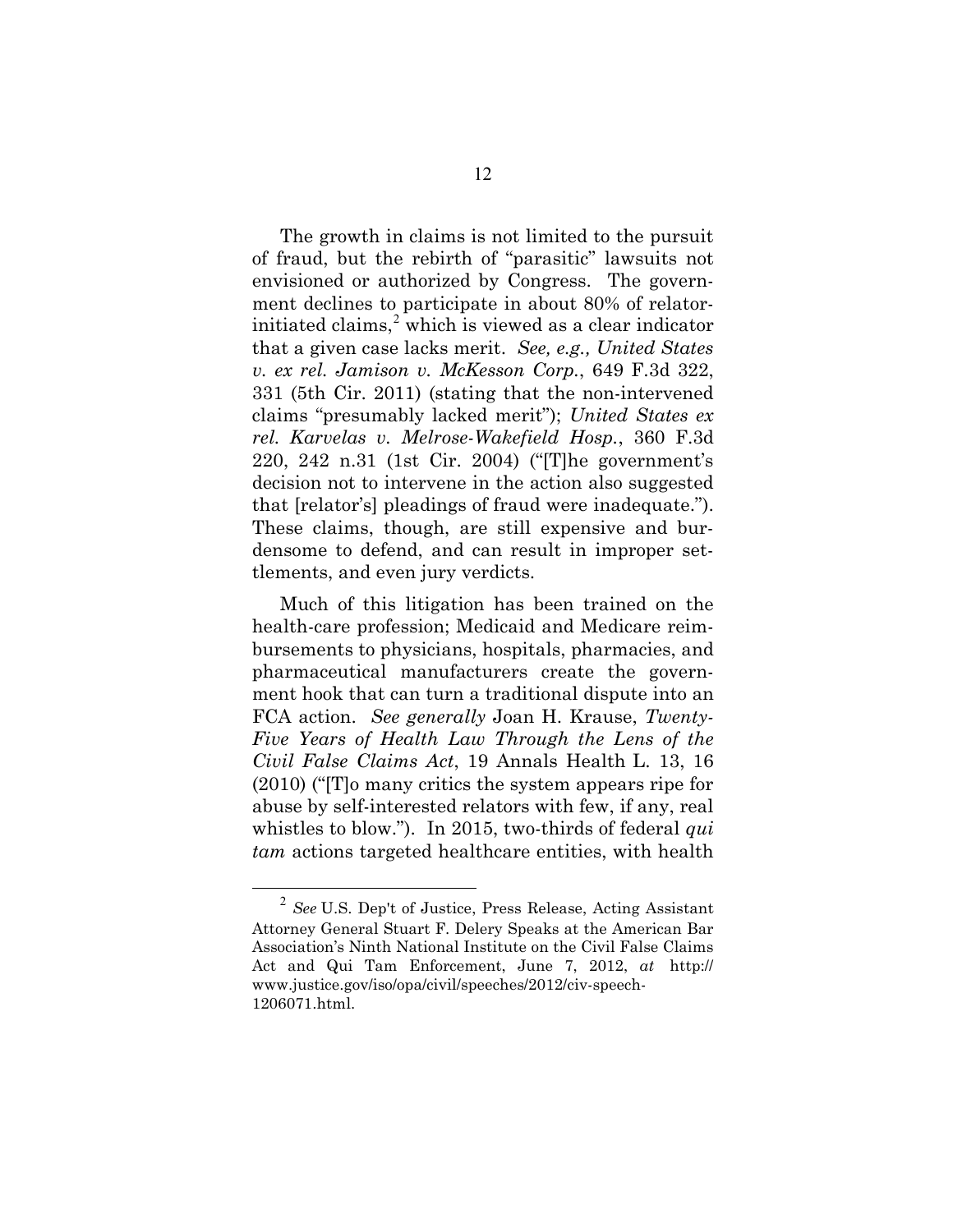care-related claims doubling since 2008. *See* 2015 DOJ Fraud Statistics. Also, the Affordable Care Act, which increased government funding for health care, may expose even more transactions to FCA litigation abuse. *See* Beverly Cohen, *KABOOM! The Explosion of Qui Tam False Claims Under the Health Reform Law*, 116 Penn St. L. Rev. 77, 77 (2011). Building these costs into America's healthcare will hinder access to affordable and quality care.

About a quarter of *qui tam* actions target nonmedical industries, including manufacturers. *See* 2015 DOJ Fraud Statistics. These contractors saw a record number of claims in 2014. *See id.* Defense contracting fraud, the original motivation behind the FCA and the 1986 amendments, accounted for only 5% of *qui tam* actions in 2015. *See id.*

### **II. FALSE CERTIFICATION CLAIMS: THE "MOST PROBLEMATIC" NEW SOURCE OF FCA LITIGATION ABUSE**

False certification claims have been described as "the most problematic and troublesome FCA cases." *See* Boese, *supra*, at § 1.06. As here, there is no allegation the defendant defrauded the government or improperly sought payment, such as by inaccurately or incorrectly describing goods or services provided. Rather, the theory is that, for whatever reason, the contractor fell out of compliance with a regulation in providing the service or product, thereby turning an otherwise healthy transaction into a "false claim."

In some cases, contractors are required to state compliance with specific regulations in order to establish eligibility for a contract. For example, under Medicare, some health care providers were required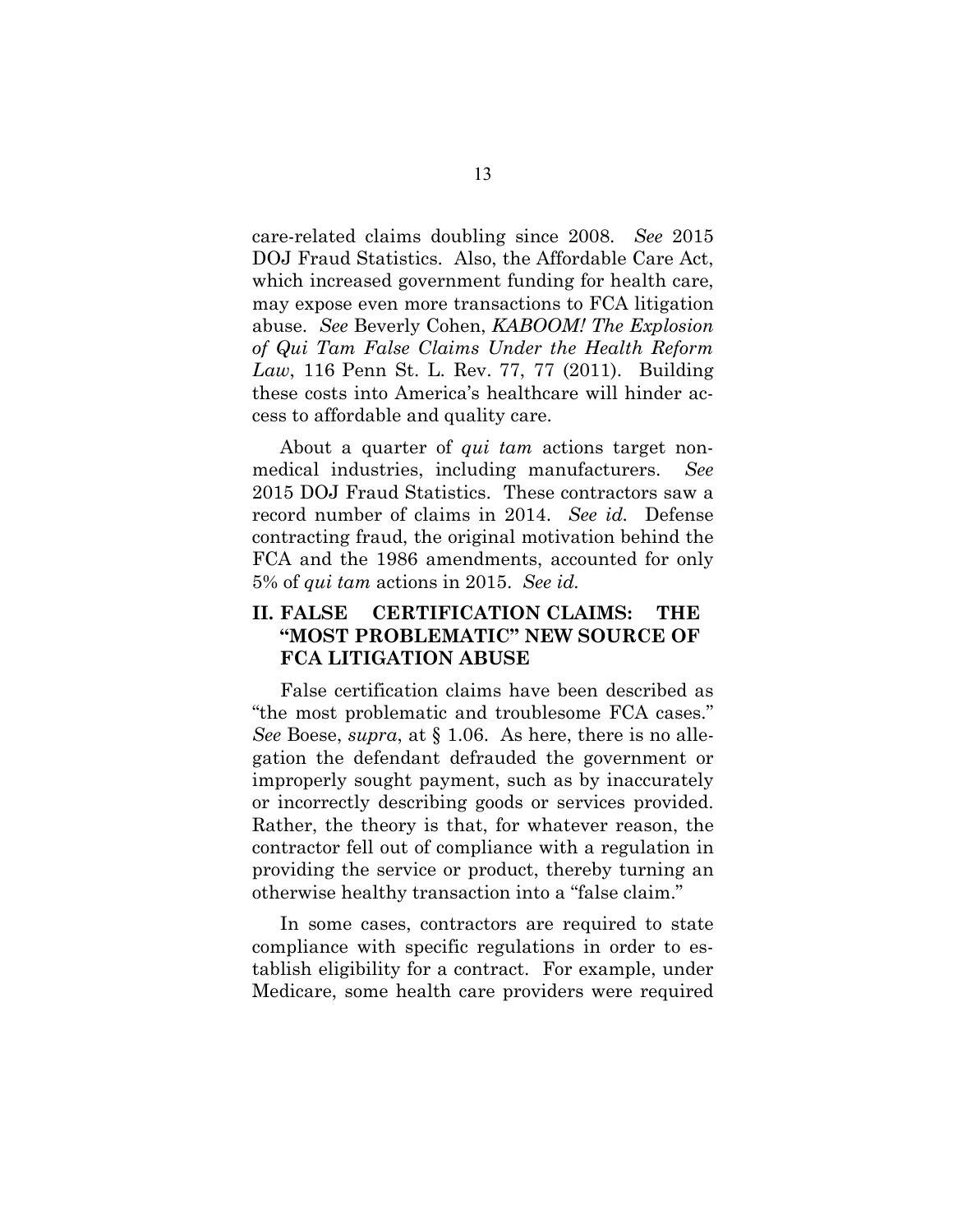to certify that they were "familiar with the laws and regulations regarding the provisions of health care services and that the services identified in [the] cost report were provided in compliance with such laws and regulations." *See United States ex rel. Thompson v. Columbia/HCA Healthcare Corp.*, 20 F. Supp. 2d 1017, 1041 (S.D. Tex. 1998). In other cases, as here, liability is premised solely on the implication that the contractor is supposed to be in compliance with the provisions to participate in the government program. *See Ab-Tech Constr., Inc. v. United States*, 31 Fed. Cl. 429, 434 (Fed. Cl. 1994) (establishing the implied false certification theory).

#### **A. This Case Represents a Highly Tenuous Version of False Certification Claims**

The case at bar is an outlier even among the recent spate of false certification claims. It is an implied certification claim based on alleged regulatory violations that were never included among the regulations that MassHealth prioritized as pre-conditions for payment. *See* 130 Mass. Code Regs. § 429.401 (listing the Code as a general requirement for mental health centers in the MassHealth program). By contrast, MassHealth has identified other regulations, for example 130 Mass. Code Regs. § 429.439, where the "[s]ervices provided . . . are reimburseable only if the program meets the standards described." The District Court dismissed the complaint, understanding that "not every regulatory violation gives rise to a potential FCA case." Pet. App. 37.

To be clear, changes Congress made to the FCA in the past 30 years have not authorized the FCA to be used in these circumstances. As discussed above, the FCA still requires a contractor to knowingly submit a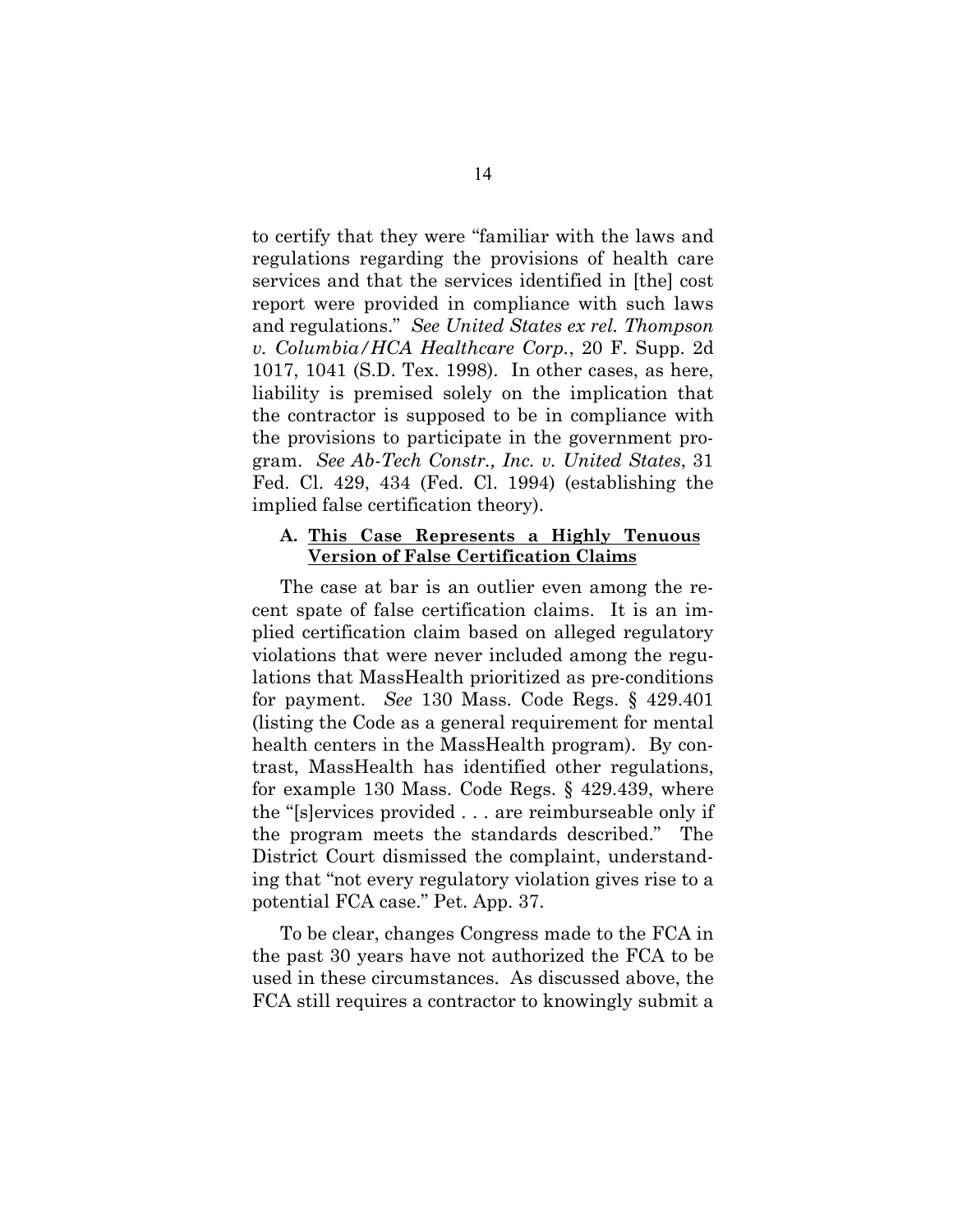false or fraudulent claim to the government material to the agency's decision to pay the claim. Thus under current law, the mental health facility here would have had to submit its invoices knowing they were false for the purpose of have the false or fraudulent claim paid. The knowledge requirement under the FCA is not mere knowledge of a regulatory violation.

Further, particularly with penal codes, a person must be able to anticipate which violations give rise to punitive liability. *See Allison Engine*, 553 U.S. at 672 (requiring courts to "ensure that a defendant is not answerable for anything beyond the natural, ordinary and reasonable consequences of his conduct"). If an FCA claim could be filed every time a company submits a claim to the government when it is not in compliance with every applicable regulation, the FCA would become a statute without standards. In hindsight, particularly when someone has been injured, violations can appear to have greater import.

The Seventh Circuit addressed this concern by refusing to extend punitive FCA liability to cases in which a contractor's forward-looking assurances of compliance were not knowingly false at the time they were made. *See Sanford-Brown*, 788 F.3d at 709. "This distinction between fraud at the outset and breach of contract . . . is significant because a mere breach of contract does not give rise to liability under the False Claims Act." *Id*. at 710. As with the regulatory issue here, "[p]romises of future performance do not become 'false' due to subsequent noncompliance." *Id*.; *see also Lamers*, 168 F.3d at 1018- 20 (also requiring finding that defendant never intended to comply with the contract).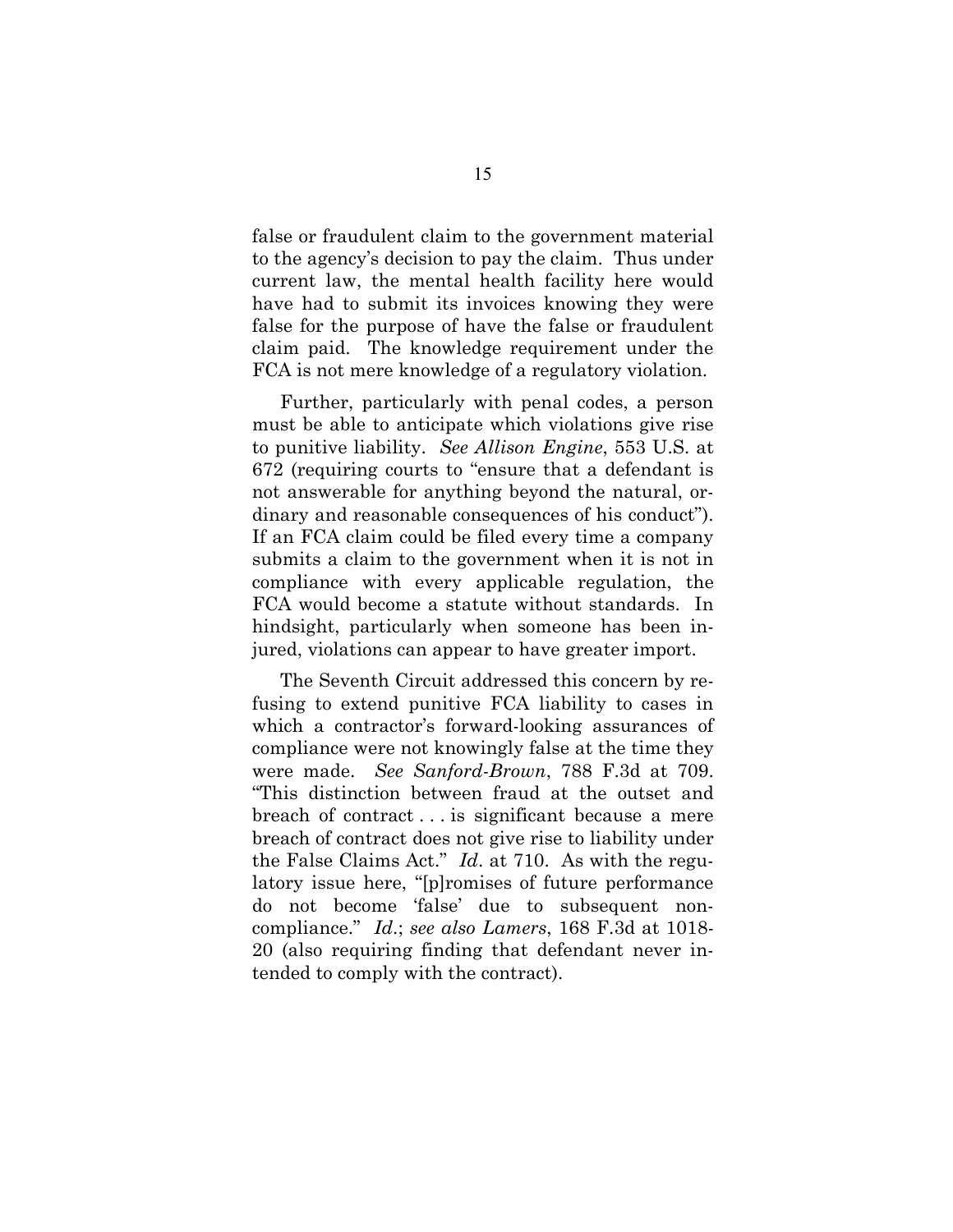Here, MassHealth investigated the allegations, took measures to address the violations, but did not seek to recover funds it had paid to Petitioner, much less seek to impose punitive financial liability. Also, neither the United States nor the Commonwealth of Massachusetts joined in the relators' claims. These decisions should be dispositive as to whether any regulatory violation was material to payment. It is easy to forget that *qui tam* actions, while initiated by relators, are actually brought on behalf of the federal government to protect the public fisc from fraud.

#### **B. Circuits Find False Certification Claims are "Prone to Abuse"**

False certification claims, particularly the type at issue here, have received mixed results in the courts of appeals, but many panels have cautioned that they "lack[] a discerning limiting principle." *Sanford-Brown*, 788 F.3d at 711. "[A] single regulatory violation would be a condition of *any and all* payments subsequently received by the facility inasmuch as the regulators *could* terminate the facility for practically any deficiency." *Momence Meadows Nursing Ctr., Inc.,* 764 F.3d 699, 712 (7th Cir 2014). Even courts allowing these claims have acknowledged they are "prone to abuse." *United States v. Sci. Applications Int'l Corp*., 626 F.3d 1257, 270 (D.C. Cir. 2010) (cautioning that relators "seeking to take advantage of the FCA's generous remedial scheme" could try turning "the violation of minor contractual provisions into an FCA action").

"The False Claims Act was not designed for use as a blunt instrument to enforce compliance with all [ ] regulations." *Mikes v. Strauss*, 274 F.3d 687, 699 (2d Cir. 2001); *see also United States ex rel. Rosthold-*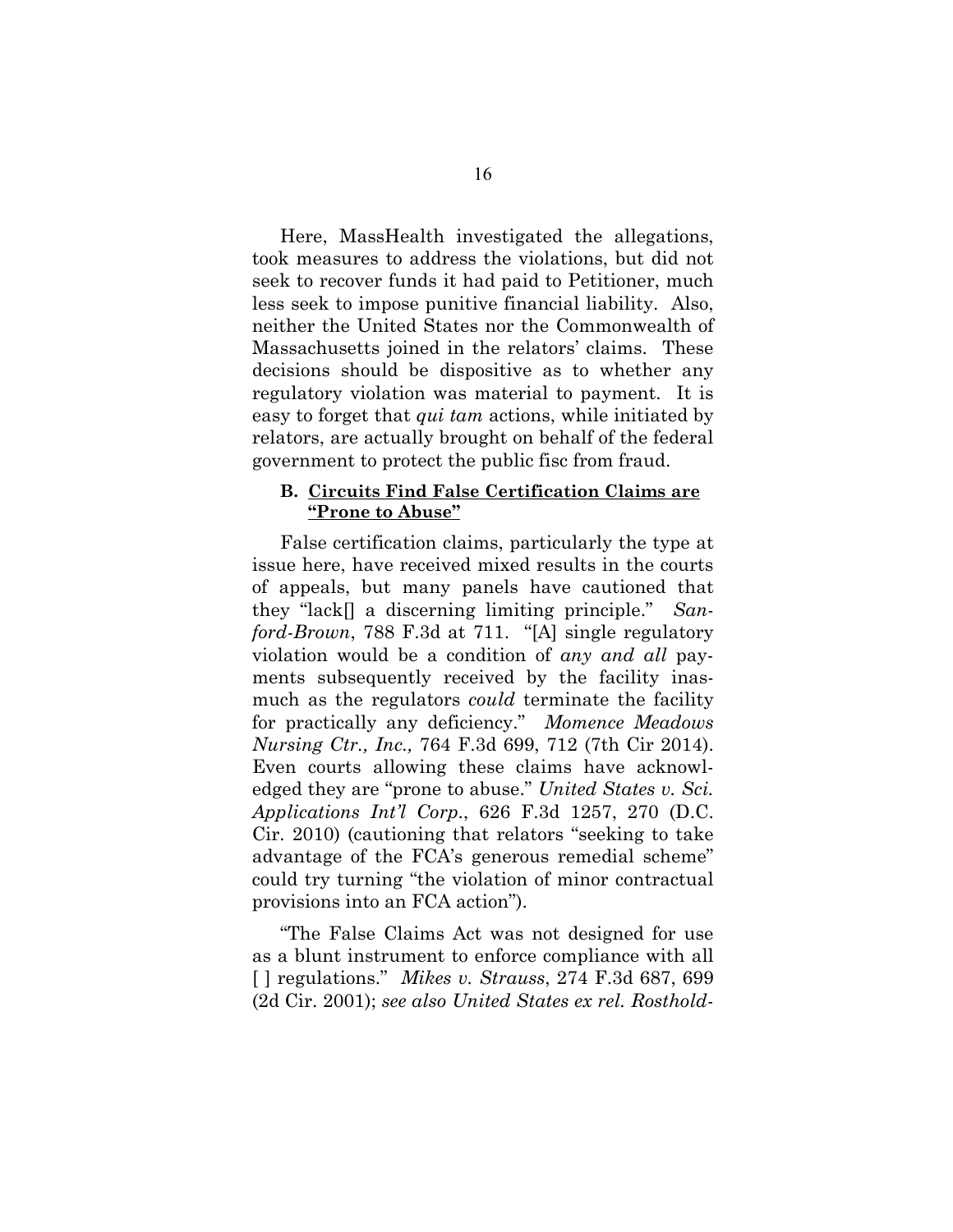*er v. Omnicare, Inc.*, 745 F.3d 694, 702 (4th Cir. 2014) ("[T]he correction of regulatory problems is a worthy goal, but is 'not actionable under the FCA in the absence of *actual fraudulent conduct*."); *Steury v. Cardinal Health, Inc.*, 625 F.3d 262, 269 (5th Cir. 2010) ("The FCA is not a general 'enforcement device' for federal statutes, regulations, and contracts."); *United States ex rel. Hopper v. Anton*, 91 F.3d 1261, 1266 (9th Cir. 1996) ("Violations of laws, rules, or regulations alone do not create a cause of action under the FCA."); *Lamers v. City of Green Bay*, 168 F.3d 1013, 1020 (7th Cir. 1999) (It is not for "policing technical compliance with administrative regulations."). Otherwise, as this Court has cautioned, anyone could find "a federal contractor who is out of compliance, and potentially reap a windfall in a *qui tam* action." *Schindler Elevator Corp.*, 563 U.S. at 413.

### **III. THE FCA SHOULD REMAIN A STATUTE FOR FIGHTING FRAUD, NOT PRIVATE ENFORCEMENT OF REGULATIONS**

Distinguishing between allegations of noncompliance and "false or fraudulent" claims for payment under the FCA is critical for three reasons. First, recognizing that noncompliance is not equivalent to fraud will focus *qui tam* actions on seeking recovery for government losses that actually resulted from false claims for payment. Second, this distinction will preserve agency discretion to address compliance issues through more appropriate means. Third, it will help ensure that the FCA's scheme of punitive liability does not over-penalize government contractors that while technically non-compliant, have actually performed a contracted service.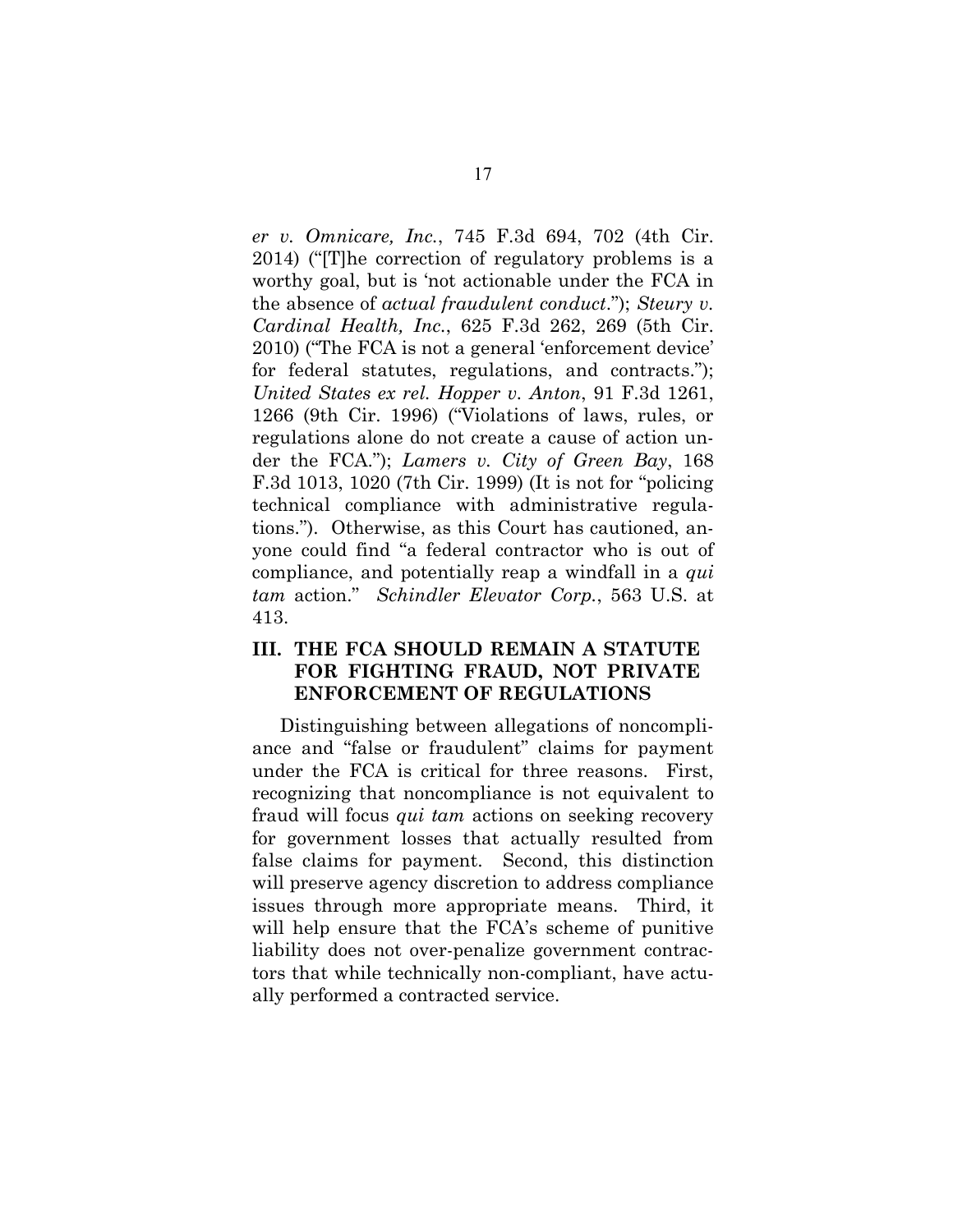#### **A. Imperfect Compliance is Not Equivalent to Fraud**

Government contractors operate in a complex system that subjects them to thousands of regulations, in addition to statutory and contractual obligations. Flawless compliance with each provision may be practically impossible and is not required by the FCA. *United States ex rel. Wilkins v. United Health Grp*., 659 F.3d 295, 314 (3d Cir. 2011) (recognizing the FCA "does not require perfect adherence to regulations which are not prerequisite for payment").

The healthcare regulatory environment is especially complex, making it particularly inappropriate to use the hammer of FCA liability to punish noncompliance. As the Third Circuit has recognized, "anyone examining the Medicare regulations would conclude that they are so complicated that the best intentioned plan participant could make errors in attempting to comply with them." *Wilkins*, 659 F.3d at 310; *see also* Richard Doan, *The False Claims Act and the Eroding Scienter in Healthcare Fraud Litigation*, 20 Annals Health L. 49, 74 (2011) ("The federal government cannot reasonably expect unsophisticated healthcare providers to navigate the maze of 15,000 Medicare regulations, 400 pages of Medicare laws, thousands of pages of CMS literature, 7,000 CPT codes, and 51 idiosyncratic state Medicaid programs."); Pamela H. Bucy, *Private Justice*, 76 S. Cal. L. Rev. 1, 66 n.350 (2002) ("[T]here are so many thousands of applicable rules and regulations applicable to government contractors that chaos would result if violation of any one or a few would render claims submitted by a contractor false.").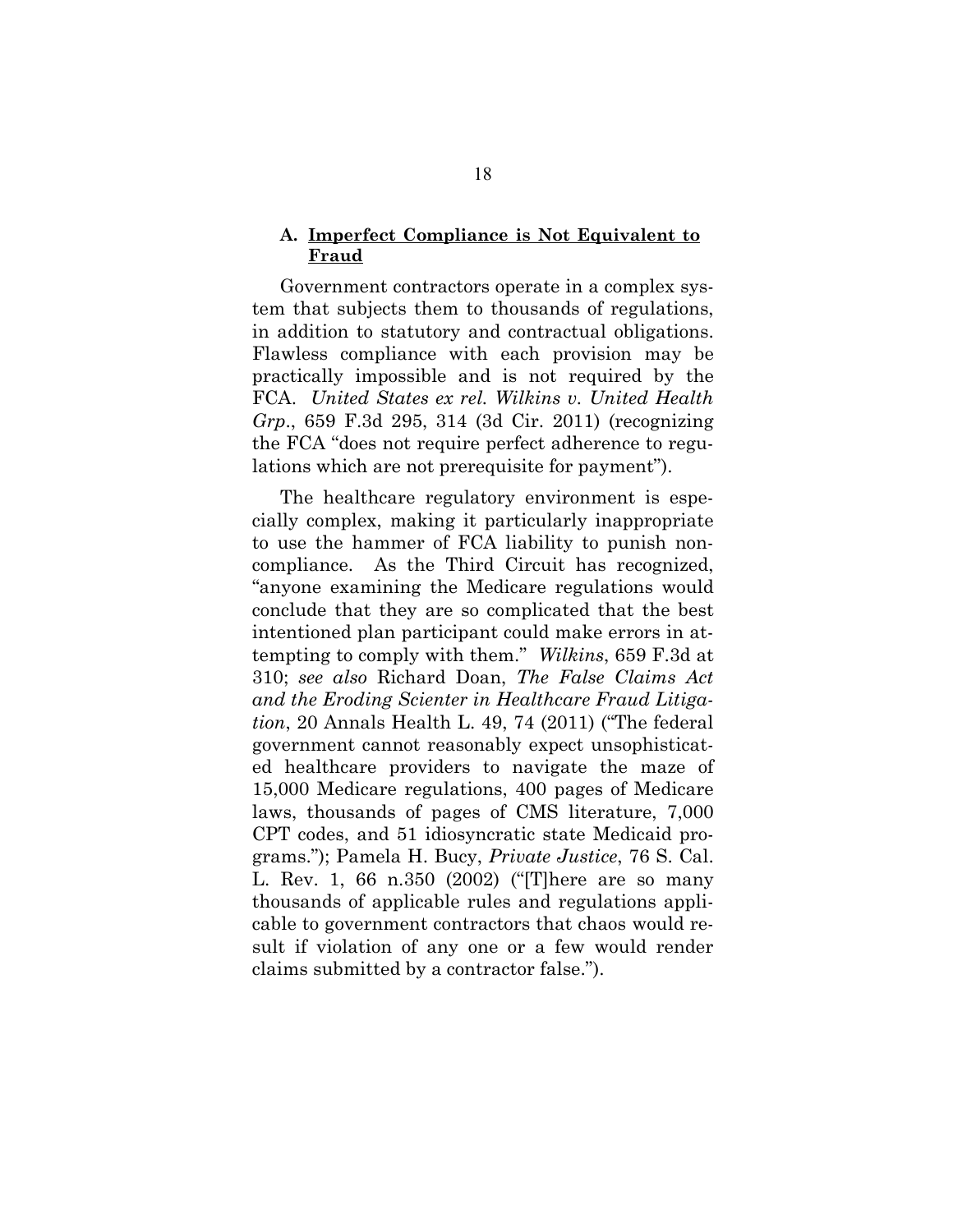Further, manufacturers have identified compliance with the ever-growing body of federal regulations as, by far, their number one challenge. *See* W. Mark Crain & Nicole v. Crain, The Cost of Federal Regulation to the U.S. Economy, Manufacturing, and Small Business 8 (Nat'l Ass'n of Manuf. 2014), *at* http://www.nam.org/Data-and-Reports/Cost-of-Federal-Regulations/Federal-Regulation-Full-Study.pdf. According to this report, 88% of survey respondents identified federal government regulations as a challenge affecting business in the prior year or that will affect them in the future. *See id.*

Given the massive universe of regulations (as well as statutory and contractual obligations), the implied certification theory places a heavy burden on a contractor to verify continual compliance, exposing anyone that allegedly falls short of this challenge to extraordinary liability. Ironically, Congress enacted the FCA to provide an incentive for whistleblowers to report fraud because of the scale and complexity of identifying and prosecuting dishonest contractors. Now, contractors are operating under large and complex regulatory schemes. Should one falter, a *qui tam* plaintiff should not be able to misuse the FCA to bring a "gotcha" claim.<sup>3</sup>

 $\overline{a}$ 

<sup>3</sup>*Qui tam* relators seize upon any issue that can be labeled a violation to bolster a weak FCA claim*. See, e.g., Chesborough v. VPA, P.C*., 655 F.3d 461, 468-69 (6th Cir. 2011) (basing claim on industry *standards* and a theory of "worthless services" rather than an objective regulatory or statutory violation).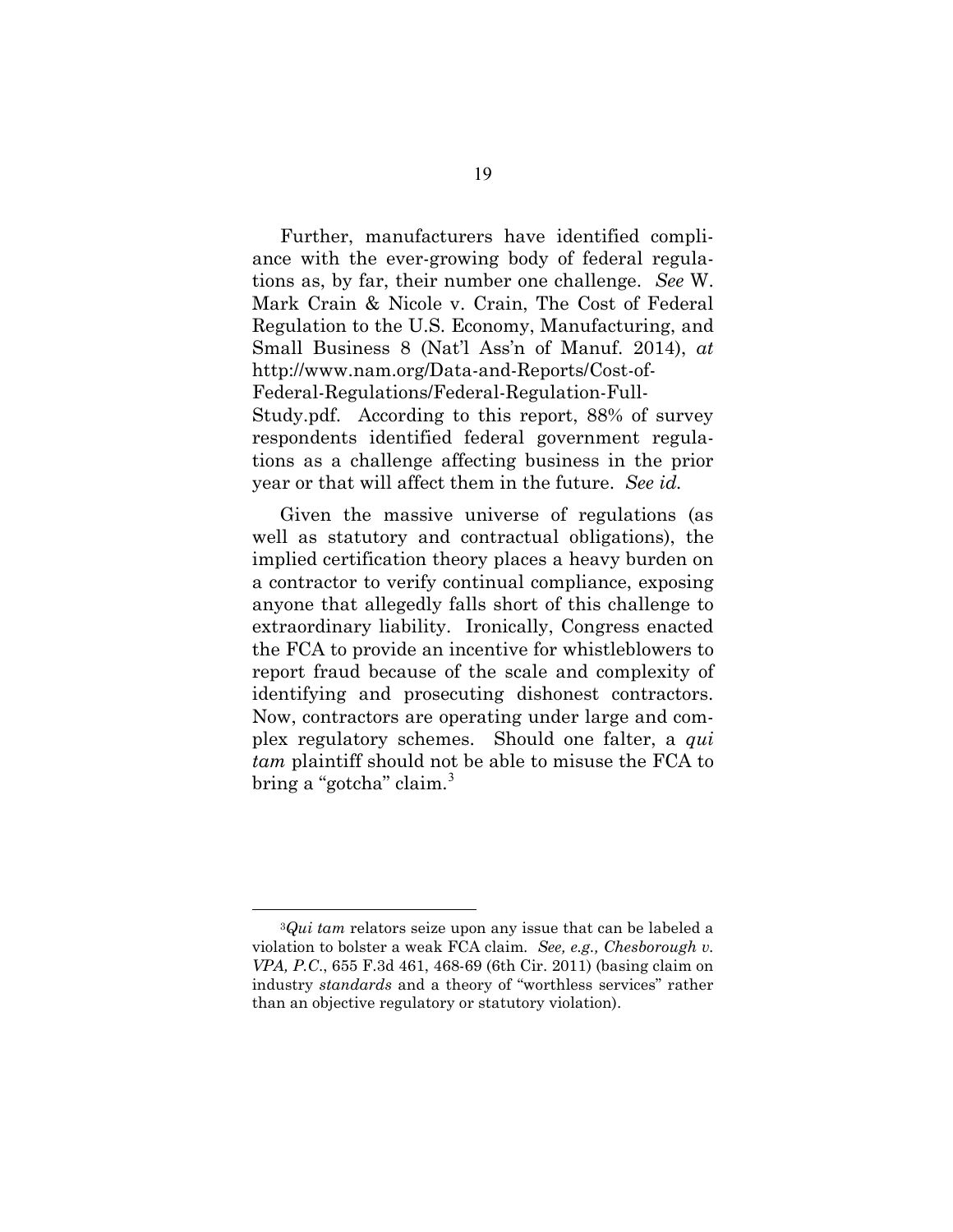#### **B. The Government Should Maintain Control Over Enforcing Its Regulations**

Allowing FCA suits based on regulatory violations "would short-circuit the very remedial process the government has established to address noncompliance with those regulations." *Wilkins*, 659 F.3d at 310. Relators could punish violators even when the agency involved believes no action is warranted, has pursued an administrative remedy, or has secured changes in future conduct. *See United States ex rel. Conner v. Salina Reg'l Health Ctr*., 543 F.3d 1211, 1222 (10th Cir. 2008) ("It would . . . be curious to read the FCA, a statute intended to protect the government's fiscal interests, to undermine the government's own regulatory procedures.").<sup>4</sup>

This Court has already determined that individuals do not have private rights of action to enforce statutes or regulations unless Congress expressly intended to create one. *See, e.g., Astra USA Inc. v. Santa Clara County*, 563 U.S. 110, 120 (2011) (finding Congress reserved enforcement of federal law governing pricing of drugs sold to certain healthcare facilities to U.S. Department of Health and Human Services and that private lawsuits would undermine HHS's efforts to administer the law); *Gonzaga Univ. v. Doe*, 536 U.S. 273, 287-90 (2002) (finding plaintiff cannot use 42 U.S.C. § 1983 to effectively create a

 <sup>4</sup> Even if *the* government believes that a punitive sanction is unwarranted for noncompliance, under the FCA's statutory scheme, the government cannot exercise its enforcement discretion to stop a *qui tam* relator from pursuing the case and seeking treble damages and statutory penalties. *See Conner*, 543 F.3d at 1222. It can only decline to intervene, *see* 31 U.S.C. § 3730(c)(3).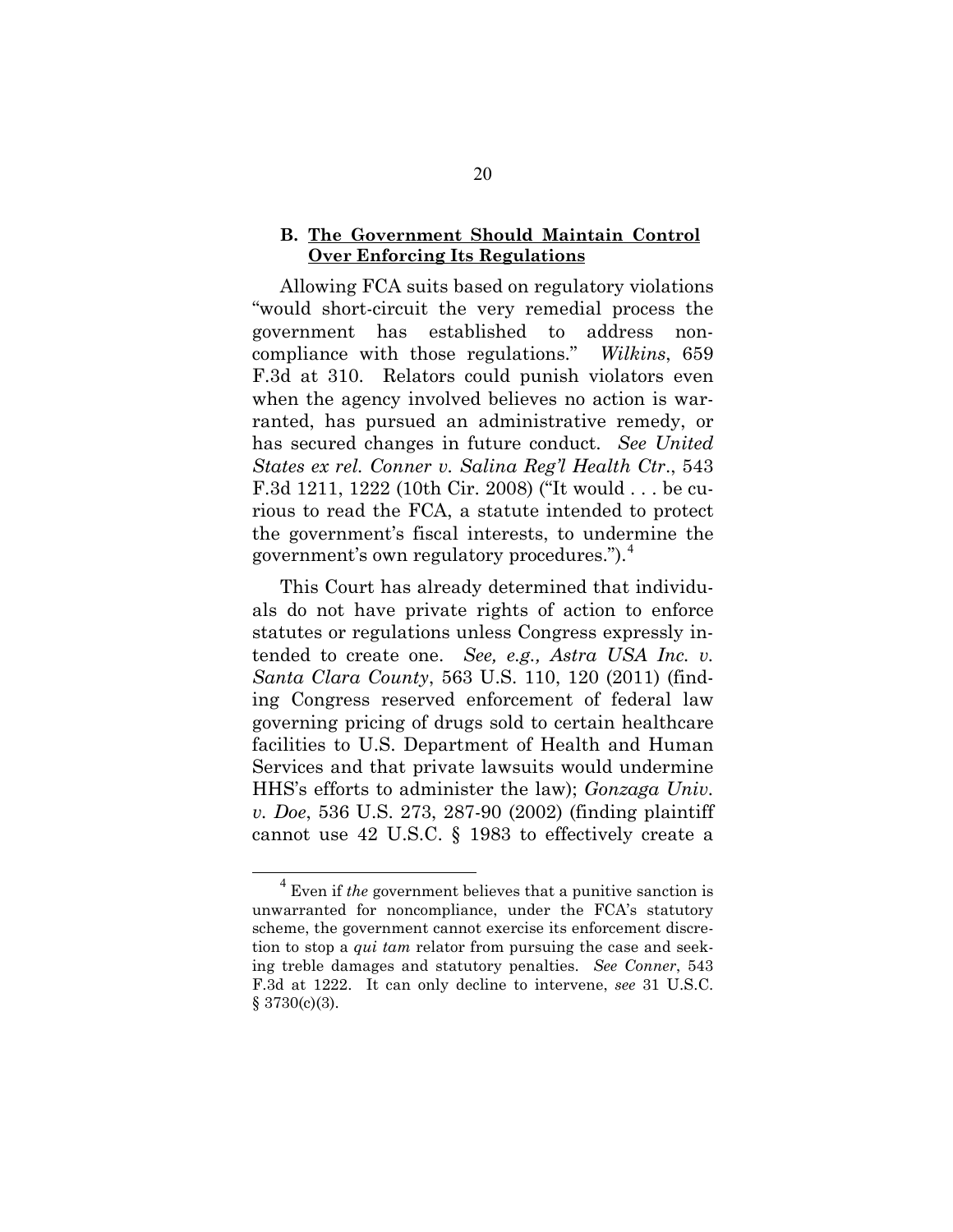private right of action under Family Educational Rights and Privacy Act's nondisclosure provisions, which are enforceable only by the Secretary of Education). Individuals should not be allowed to circumvent these rulings by repackaging their claims under the FCA, thereby creating backdoor, punitive private rights of action for potentially thousands of statutes and regulations and government contractors.

Interfering with agency management of its own contractors also compromises its ability to pursue the best results for the public. *See Steury v. Cardinal Health, Inc.*, 625 F.3d 262, 270 (5th Cir. 2010). When an agency controls the enforcement of its own regulations, it can work with out-of-compliance providers to develop correction plans. *See Conner,* 543 F.3d at 1220-21. If the provider has not "substantially" complied, the agency, at its discretion, can terminate participation in the program. *Id*. (citing 42 U.S.C. § 1395cc(b)(2)). Such removal has been called the "ultimate sanction." *Conner*, 543 F.3d at 1220; *Mikes,* 274 F.3d at 702.Noncompliance does not give agencies the right to "wholesale recovery" of paid claims. *See United States ex rel. Vigil v. Nelnet, Inc*., 639 F.3d 791, 798-99 (8th Cir. 2011).

FCA claims, therefore, are worse than the "ultimate sanction." They retroactively revoke the contractor's participation in the program for the transactions at issue by requiring it to disgorge all proceeds and then adding punitive fines. Allowing private individuals to seek such penal measures would frustrate the government's "carefully crafted remedial process," and "be catastrophic" for individuals and companies that provide government services. *Conner,*  543 F.3d at 1220-21. As the courts of appeal have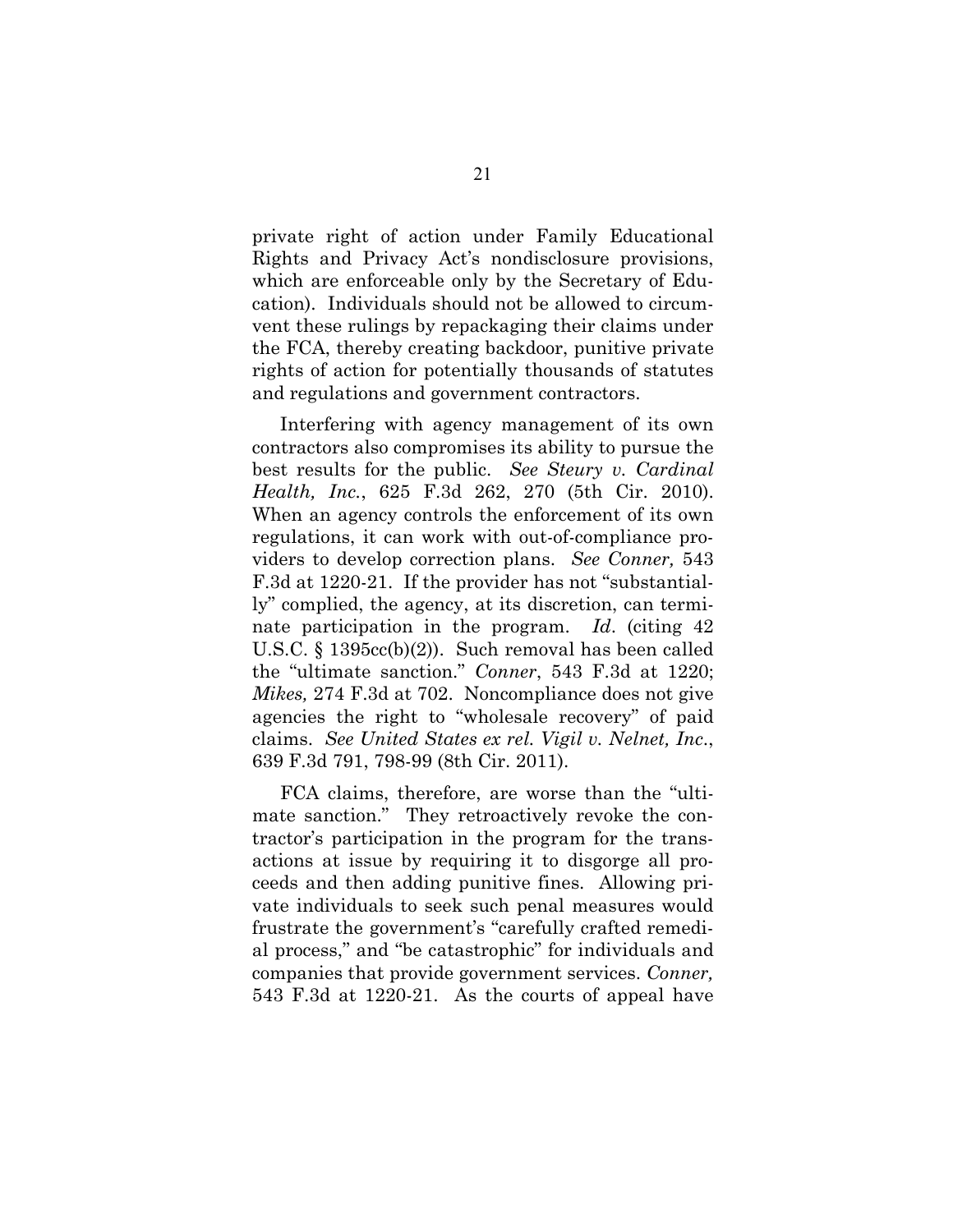explained, the FCA should not be such "a sweeping mechanism to promote regulatory compliance." *United States ex rel. Rostholder v. Omnicare, Inc*., 745 F.3d 694, 702 (4th Cir. 2014).

Courts have also found that the FCA is not appropriate for enforcing breach of contract or product liability claims. *See Steury*, 625 F.3d at 270 (finding no FCA claim against medical device maker where pumps supplied to Veterans Administration hospitals allegedly failed to comply with standard warranty of merchantability in Federal Acquisition Regulations); *Mikes*, 274 F.3d at 700-702 (no FCA claim that physicians' performance of spirometry did not conform to professional guidelines); *United States ex rel. Yannacopoulos*, 652 F.3d 818, 824 (7th Cir. 2011) (distinguishing a "mere breach of contract" from a "breaching party [that] falsely claims to be in compliance with the contract to obtain payment").

Consider the example of *United States v. Science Applications Int'l Corp*., 653 F. Supp.2d 87, 94 (D.D.C. 2009), *aff'd in part, vacated in part*, 626 F.3d 1257 (D.C. Cir. 2010). In this case, the D.C. Circuit allowed such a claim under an implied breach of contract theory. The jury awarded \$5.9 million in damages and \$577,500 in civil penalties under the FCA, but just \$78 on the breach of contract claim. *See id.* The FCA's penalty structure, therefore, can be highly disproportionate to the alleged violation.

#### **C. The FCA's Penalties Should be Reserved for Truly False or Fraudulent Claims**

Finally, the Court should overturn the ruling below because indiscriminately imposing the hammer of the FCA—mandatory trebling of damages, perincident statutory fines, and attorney fees—for non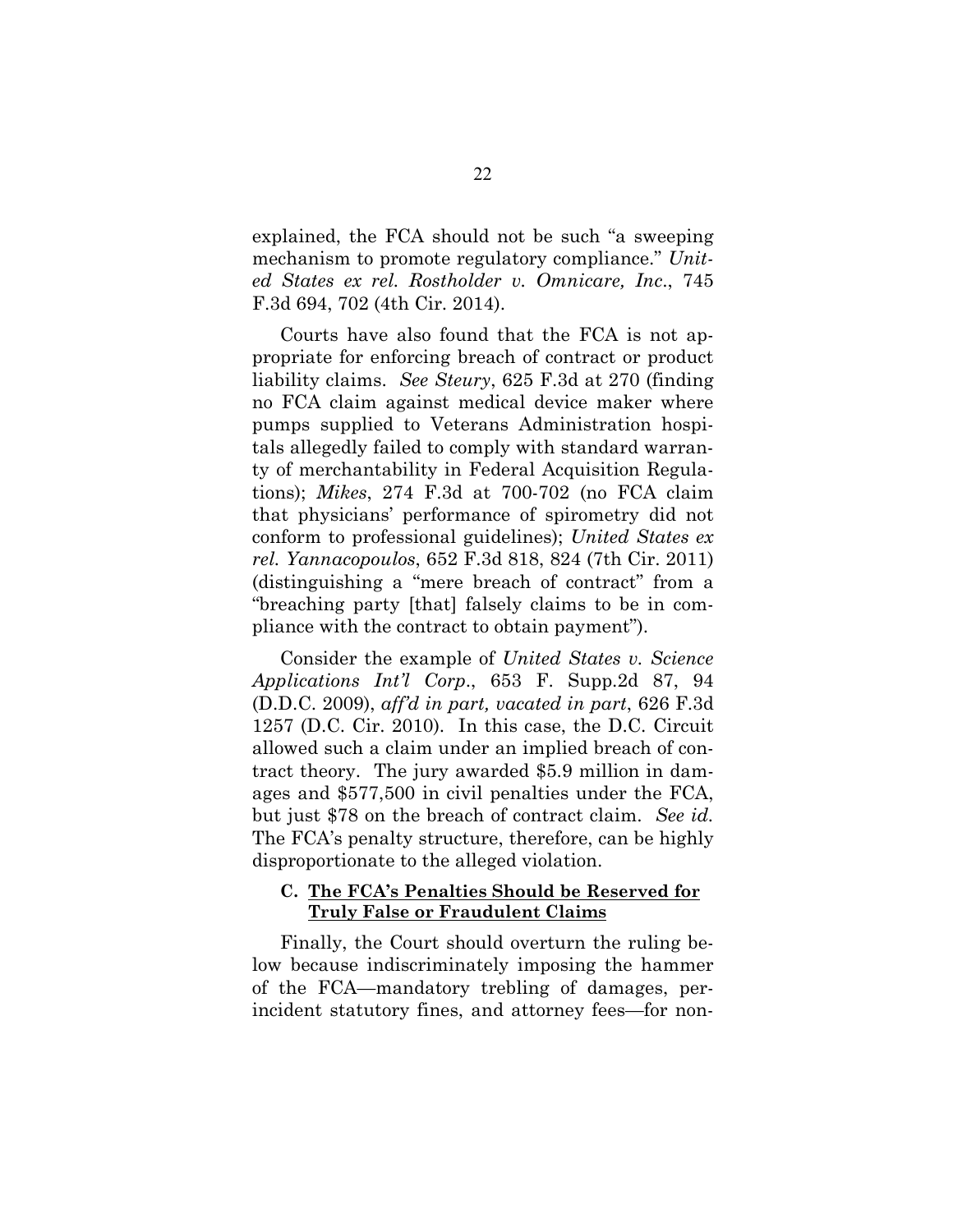fraudulent compliance issues raises due process concerns that a contractor will not be on notice of when it is engaging in conduct that could give rise to these penalties. *See* 31 U.S.C. § 3729(a)(1).

This Court has recognized that the FCA's remedial scheme is "essentially punitive in nature." *Vt. Agency of Natural Res. v. United States ex rel. Stevens*, 529 U.S. 765, 785 (2000). For example, in 2015, three companies settled FCA claims in excess of \$300 million each. *See* U.S. Dep't of Justice, Press Release, *Justice Department Recovers Over \$3.5 Billion From False Claims Act Cases in Fiscal Year 2015*, Dec. 3, 2015, *at* http://www.justice.gov/opa/pr/justicedepartment-recovers-over-35-billion-false-claims-actcases-fiscal-year-2015.

In *United States ex rel. Drakeford v. Tuomey Healthcare Sys., Inc*.*,* the Fourth Circuit allowed a \$237 million FCA jury verdict to stand even though it threatened to put a nonprofit hospital serving a small rural community out of business. *See* 792 F.3d 364, 370, 387-90 (4th Cir. 2015) (rejecting arguments that the verdict violated the Due Process Clause or Excessive Fines Clause). The amount exceeded the provider's annual revenue and raised fears that the hospital would not be able to post the appeal bond. *See* Lisa Schencker, *\$237 Million Tuomey Judgment Upheld by Federal Appeals Court, Modern Healthcare*, July 2, 2015, *at* http://www.modern healthcare.com/article/20150702/NEWS/150709975.

The FCA claim alleged that the hospital's compensation arrangement with part-time physicians violated the Stark Law, 42 U.S.C. § 1395nn, which prohibits physicians from referring patients to healthcare facilities with which they had certain fi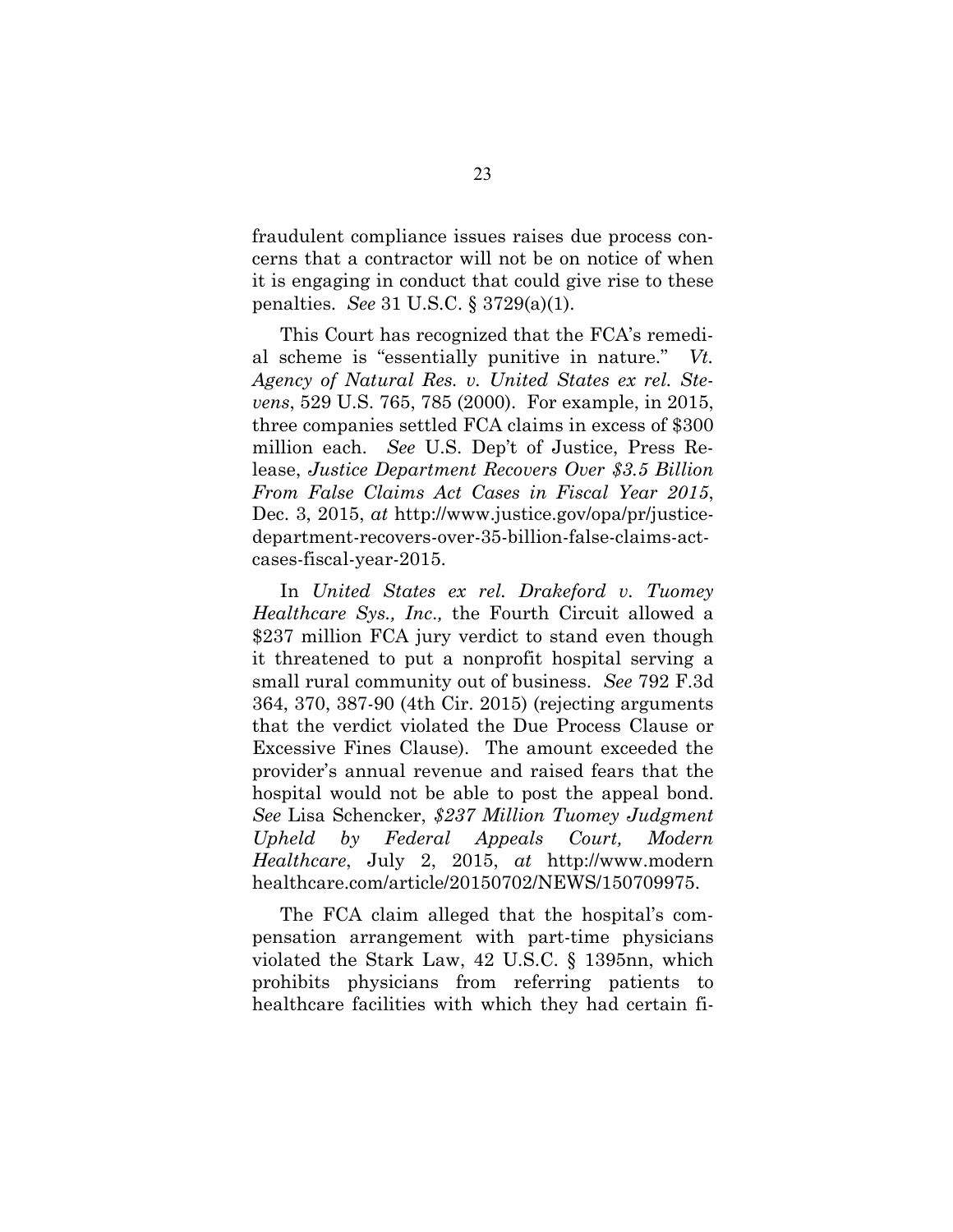nancial relationships. The Stark law has proven highly challenging to interpret and apply, as the hospital received competing legal opinions as to whether its arrangements were Stark-compliant including opinions finding it was in compliance from both a former Inspector General at the U.S. Department of Health and Human Services and prominent healthcare lawyer. Nevertheless, the judgment consisted of the full amount of each claim submitted for reimbursement, trebled, plus the statutory minimum (\$5,500) for each submitted claim. *See id.* at 384.

A concurring judge emphasized the "troubling" nature of the case, in which "[a]n impenetrably complex set of laws and regulations [ ] will result in a likely death sentence for a community hospital in an already medically underserved area." *Id*. at 390 (Wynn, J., concurring). "It seems as if, even for wellintentioned health care providers, the Stark Law has become a booby trap rigged with strict liability and potentially ruinous exposure—especially when coupled with the False Claims Act." *Id.* at 395.<sup>5</sup>

These concerns are especially salient in FCA litigation where the violation is merely implied through a statute, regulation, or contract. As this Court has recognized, it is essential to provide fair notice when

 $\overline{a}$ 

<sup>5</sup> The Department of Justice ultimately settled the case for \$72.4 million, allowing the hospital to continue operating under the condition that it is sold to a multi-hospital healthcare system. *See* U.S. Dep't of Justice, Press Release, *United States Resolves \$237 Million False Claims Act Judgment against South Carolina Hospital that Made Illegal Payments to Referring Physicians*, Oct. 16, 2015, *at* http://www.justice.gov/opa/pr/ united-states-resolves-237-million-false-claims-act-judgmentagainst-south-carolina-hospital.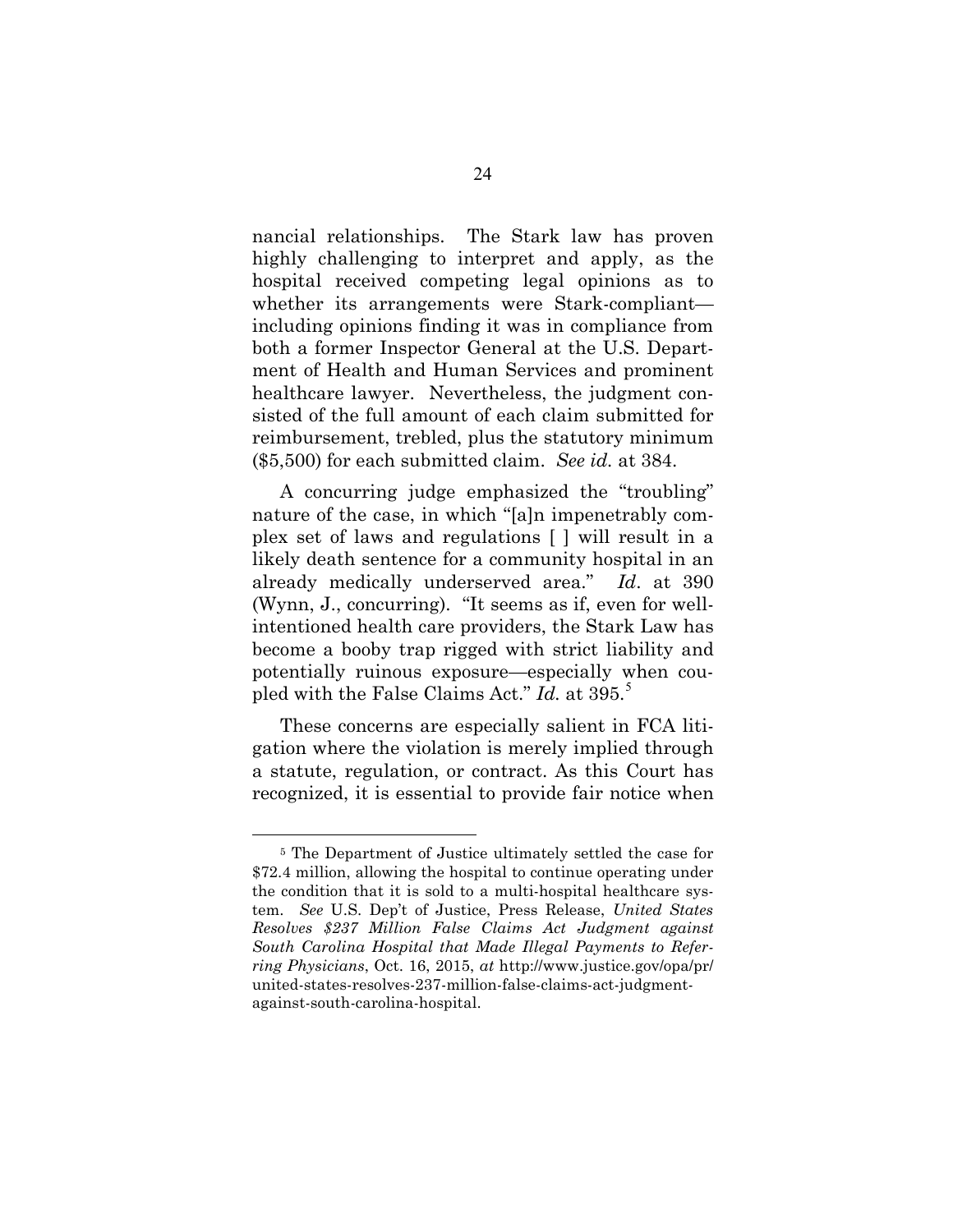conduct can subject a person to a punitive sanction. *See BMW of N. Am. v. Gore*, 517 U.S. 559, 574 (1996) ("Elementary notions of fairness enshrined in our constitutional jurisprudence dictate that a person receive fair notice not only of the conduct that will subject him to punishment, but also of the severity of the penalty that a State may impose."); *see also United States v. Aleff*, 772 F.3d 508, 512 (8th Cir. 2014) ("The FCA's treble damages in combination with the per-claim penalties are punitive for the purposes of the Excessive Fines Clause.").

Thus, whether a defendant is a healthcare provider, manufacturer or other contractor, this Court should find that merely certifying compliance with extensive statutory, regulatory, and contractual obligations does not give rise to an FCA claim if an entity falls out of compliance. This Court should reject such a groundbreaking and blanket theory of liability. *See Momence Meadows Nursing Ctr., Inc*., 764 F.3d at 712 (calling a comparable theory "absurd").

#### **CONCLUSION**

For the foregoing reasons, *amici curiae* respectfully request that this Court reverse the judgment of the court of appeals.

Respectfully submitted,

Philip S. Goldberg  *Counsel of Record* Cary Silverman SHOOK, HARDY & BACON L.L.P. 1155 F Street, N.W., Suite 200 Washington, D.C. 20004 (202) 783-8400 pgoldberg@shb.com